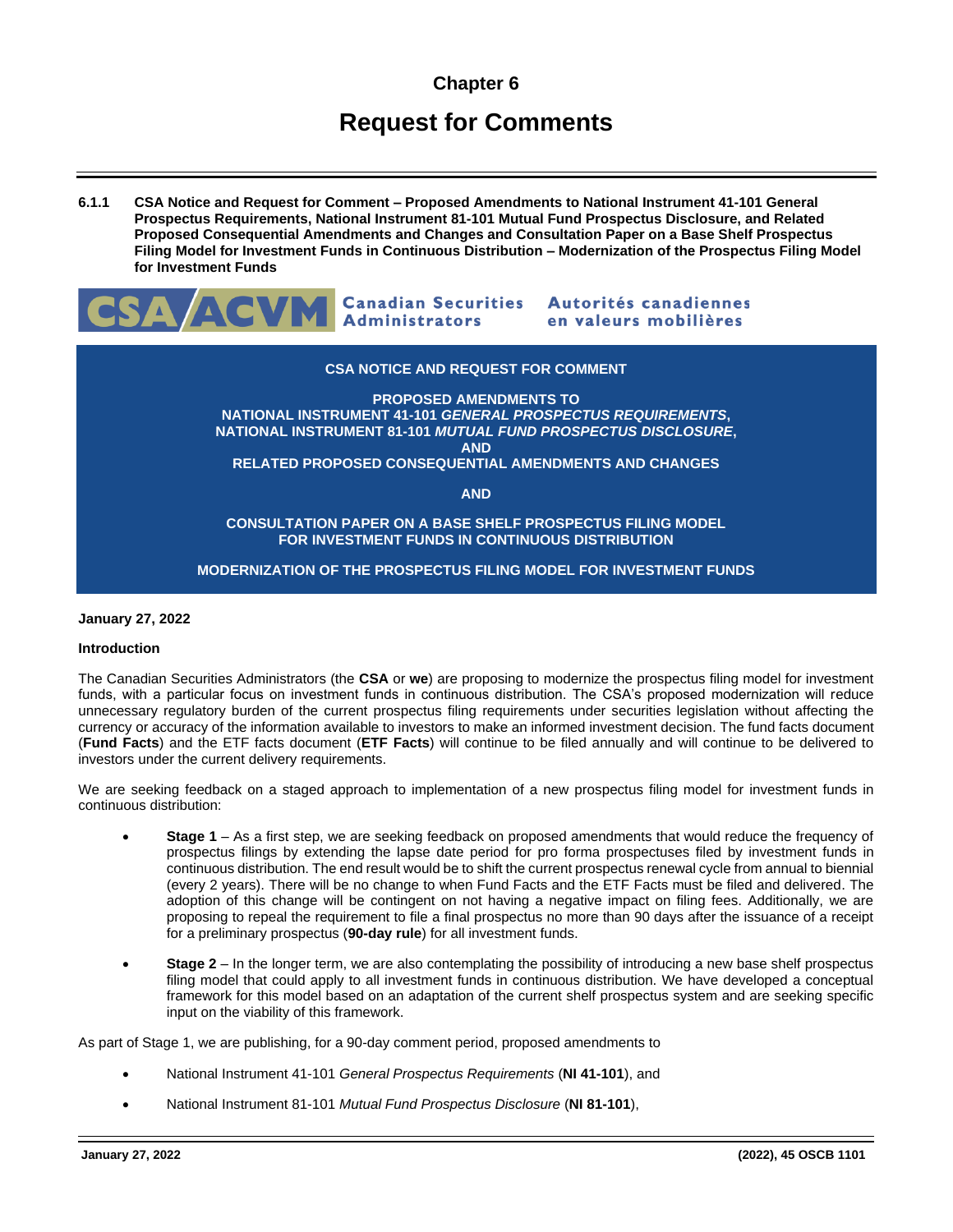proposed consequential amendments to

• National Instrument 81-106 *Investment Fund Continuous Disclosure*,

and proposed consequential changes to

- Companion Policy 41-101 *General Prospectus Requirements* (**41-101CP**), and
- Companion Policy 81-101 *Mutual Fund Prospectus Disclosure* (**81-101CP**)

#### (collectively, the **Proposed Amendments**).

As part of Stage 2, we are publishing, for a 90-day comment period, a consultation paper (the **Consultation Paper**) to provide a forum for discussing possible adaptations to the shelf prospectus filing model that could apply to all investment funds in continuous distribution. Stakeholder comments on the Consultation Paper will be used to formulate appropriate adaptations to the shelf prospectus model for use by all investment funds in continuous distribution. Any adaptations drafted as part of Stage 2 will be subject to further consultation prior to implementation.

We encourage commenters to provide any data and information that could help us evaluate the effects of modernizing the prospectus filing model for investment funds on investor protection. In addition to the general feedback on the Proposed Amendments and the Consultation Paper, we have also set out specific questions for stakeholders to consider.

The text of the Proposed Amendments is contained in Annexes A, B, C, D and E of this notice and will also be available on the websites of the following CSA jurisdictions:

www.bcsc.bc.ca www.asc.ca www.fcaa.gov.sk.ca www.mbsecurities.ca www.osc.ca www.lautorite.qc.ca www.fcnb.ca nssc.novascotia.ca

#### **Substance and Purpose**

The purpose of the Proposed Amendments is to modernize the prospectus filing model for investment funds without affecting the currency or accuracy of the information available to investors to make an informed investment decision. The current prospectus filing model was based on an investment fund prospectus being filed every 12 months in order to remain in continuous distribution and the prospectus being delivered to investors in connection with a purchase. With the introduction of the Fund Facts and the ETF Facts as summary disclosure documents that are now delivered to investors instead of the prospectus, investors are provided with key information about a fund in a simple, accessible and comparable format. The Fund Facts and ETF Facts are required to be filed annually and provide disclosure that changes from year to year. In contrast, a prospectus is also filed annually but the disclosure in the prospectus does not generally change materially from year to year.

A prospectus must contain full, true and plain disclosure of all material facts relating to the securities being distributed. Where material changes in respect of a mutual fund take place prior to that fund's next prospectus renewal (e.g., fee changes, changes in investment objectives or fund mergers), a fund must file a material change report and also amend its prospectus, Fund Facts or ETF Facts to reflect the new information, if applicable. These requirements help ensure that the mutual fund's continuous disclosure and offering documents are kept up to date on a continuous basis so that prospective investors have access to up-todate disclosure to inform their investment decision.

As part of Stage 1, the Proposed Amendments will

- extend the lapse date for investment funds in continuous distribution from 12 months to 24 months, which will allow investment funds in continuous distribution to file their pro forma prospectuses biennially, rather than annually, and
- repeal the 90-day rule for all investment funds.

Implementation of the Proposed Amendments will better reflect the shift from the delivery of the prospectus to the delivery of the Fund Facts and ETF Facts to investors and reduce unnecessary regulatory burden imposed by the current prospectus filing requirements under securities legislation on investment funds.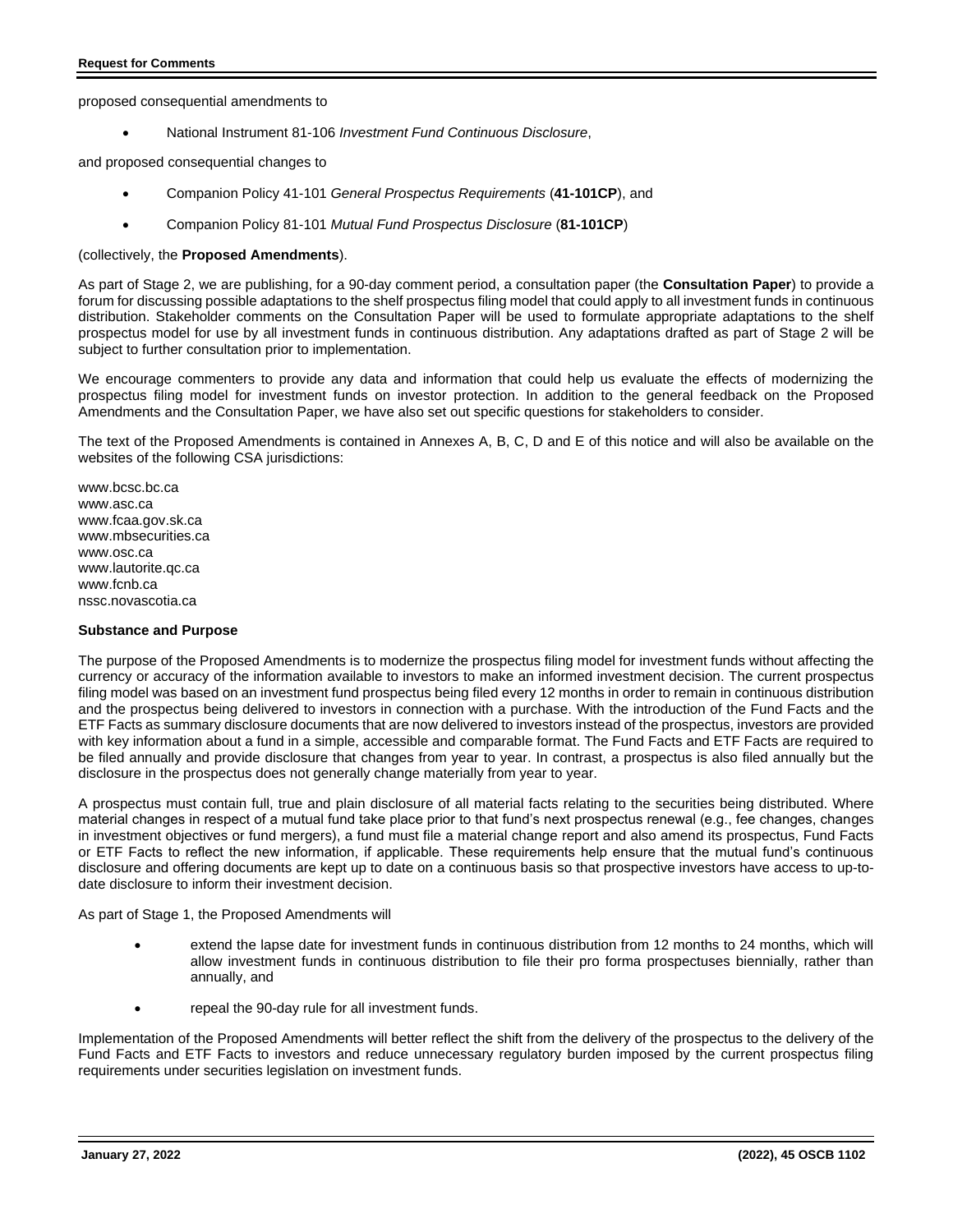# **Background**

The Proposed Amendments are part of Stage 1 of the CSA's proposed modernization of the prospectus filing model for investment funds. The Proposed Amendments are also in response to comments received on the Project RID Consultation (as defined below), as well as the OSC Burden Reduction Consultation (as defined below).

On September 12, 2019, the CSA published for consultation Reducing Regulatory Burden for Investment Fund Issuers – Phase 2, Stage 1, as part of the CSA's efforts to reduce regulatory burden for investment fund issuers (**Project RID Consultation**). On October 7, 2021, the CSA published final amendments for Reducing Regulatory Burden for Investment Fund Issuers – Phase 2, Stage 1 (**Project RID amendments**).

On January 14, 2019, the Ontario Securities Commission (**OSC**) published OSC Staff Notice 11-784 *Burden Reduction* to seek suggestions from stakeholders on ways to further reduce unnecessary regulatory burden (**OSC Burden Reduction Consultation**).

# *The Current Prospectus Filing Model for Investment Funds in Continuous Distribution*

The prospectus is the source of all material information about an investment fund and the prospectus renewal process ensures that information is kept current and up-to-date. Securities legislation requires an investment fund to file a new prospectus every 12 months in order to remain in continuous distribution. *A pro forma* prospectus must be filed not less than 30 days prior to the lapse date of the previous prospectus. A final prospectus must then be filed not later than 10 days following the lapse date of the previous prospectus and a receipt for the final prospectus must be obtained within 20 days following the lapse date of the previous prospectus.

For an annual prospectus renewal for conventional mutual funds, the following prospectus and related documents must be prepared and filed: the simplified prospectus (**SP**), Fund Facts, material contracts not previously filed, personal information forms where required, blacklines of the SP and Fund Facts from the latest filed versions, annual and interim financial statements with a signed auditor's report, an auditor's consent letter, and French translations of the SP and Fund Facts, if the documents are also filed in Quebec. For an annual prospectus renewal for exchange-traded mutual funds (**ETFs**), the same documents must be prepared and filed, except ETFs prepare and file a long-form prospectus instead of an SP, and the ETF Facts instead of a Fund Facts.

With respect to the prospectus filing model for investment funds in continuous distribution, stakeholders commented that the model should be modernized because the annual prospectus filing requirement is an unnecessary regulatory burden for investment funds in continuous distribution. Investment fund managers spend significant internal and external resources on the preparation and filing of annual prospectus and related documents, which generally do not change materially from year to year. Some stakeholders suggested reducing the frequency of prospectus renewal by extending the prospectus lapse date to allow for prospectuses to be renewed every other year. Other stakeholders suggested that investment funds in continuous distribution should be allowed to use the shelf prospectus system available to public companies. Stakeholders noted that investors rely on the Fund Facts or the ETF Facts, rather than the prospectus, for key information about a fund to inform their investment decision. Stakeholders also noted that the continuous disclosure regime in National Instrument 81-106 *Investment Fund Continuous Disclosure* (**NI 81-106**) ensures that investors will continue to be informed of material changes and prospectus amendments in a timely manner.

# *The Current 90-Day Prospectus Filing Requirement for Investment Funds*

Securities legislation requires that an investment fund issuer file a final prospectus no more than 90 days after the date of the receipt for the preliminary prospectus. If the investment fund issuer is unable to meet the 90-day filing deadline, then an exemptive relief application must be filed to seek an extension of the 90-day rule.

The 90-day rule was implemented to ensure that corporate issuers are not marketing by means of preliminary prospectuses containing outdated information, particularly financial statements. Stakeholders commented that while the 90-day rule was also adopted for investment funds, investment funds generally do not market by means of preliminary prospectuses. Also, preliminary prospectuses for investment funds do not contain any material financial information that would be considered stale after 90 days. Stakeholders noted that there is no investor protection rationale for the 90-day rule for investment funds, unlike for corporate issuers. Some stakeholders suggested that eliminating the 90-day rule for investment funds would help reduce regulatory burden as investment fund issuers would no longer be required to file an application for exemptive relief in circumstances where the final prospectus filing occurs more than 90 days after the issuance of the preliminary receipt. Such exemptive relief is routinely granted to investment fund issuers.

# **Summary of the Proposed Amendments**

# *(a) Lapse Date Extension for Investment Funds in Continuous Distribution*

The Proposed Amendments would extend the lapse date for investment funds in continuous distribution from 12 months to 24 months.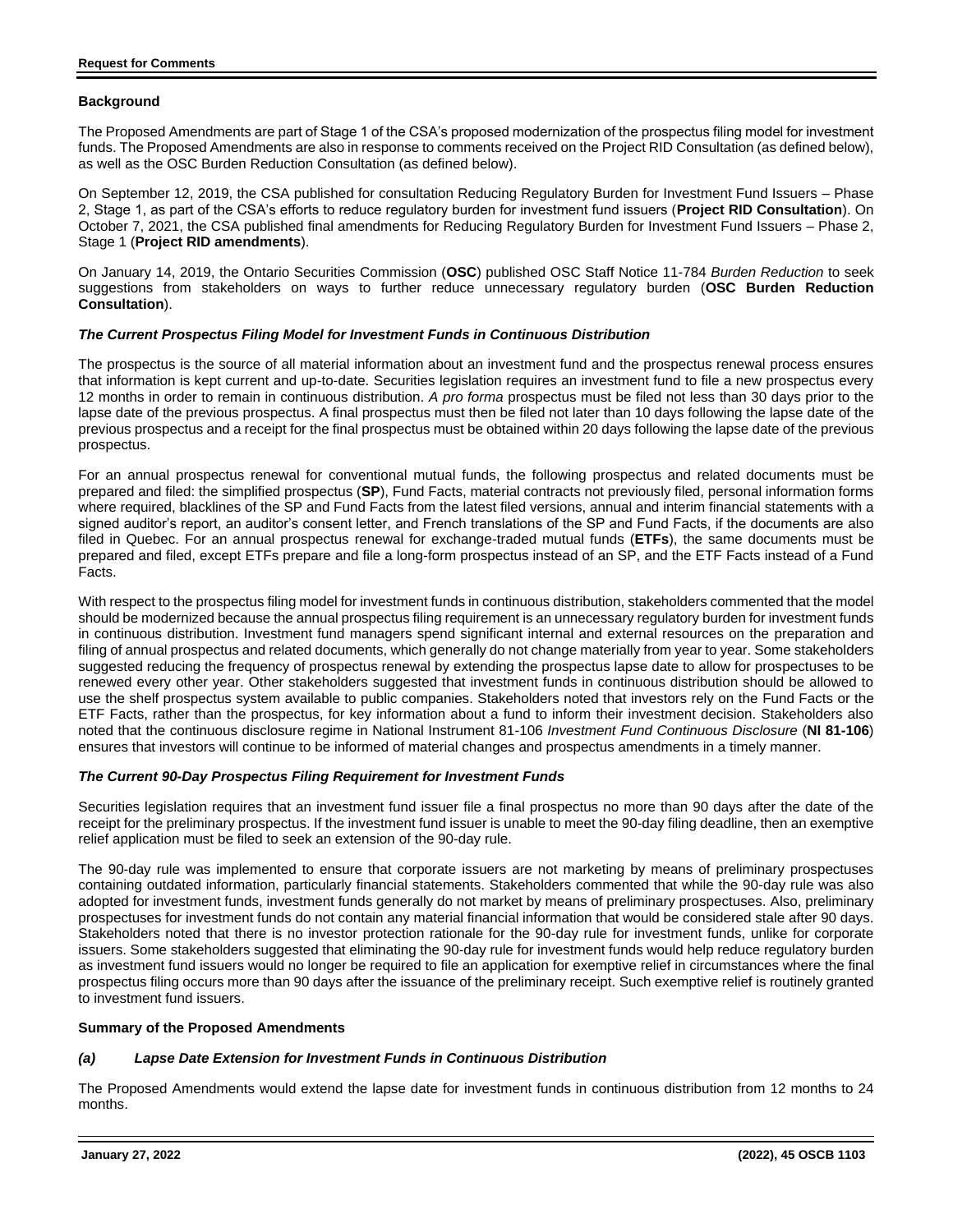The Proposed Amendments would result in the following changes:

# **(i) Cost Savings**

The Proposed Amendments would extend the lapse date for investment funds in continuous distribution from 12 months to 24 months. We anticipate that investment funds in continuous distribution would save the time, effort and costs associated with a prospectus filing, including external and internal resources, every other year.

# **(ii) Biennial Prospectus Filing**

The Proposed Amendments would allow prospectuses and related documents for investment funds in continuous distribution to be filed biennially, instead of annually.

#### **(iii) Prospectus Amendments**

The Proposed Amendments would require every prospectus amendment to be filed as an amended and restated prospectus. Prospectus amendments would no longer be made in the form of a "slip sheet" amendment because the number of "slip sheet" amendments associated with a prospectus would increase over a 2-year period relative to a 1-year period, thereby making it more difficult to trace through how disclosure pertaining to a particular fund has been modified.

# **(iv) Filing Processes**

In terms of filing processes, for the years where a "renewal" prospectus is not being filed, a Fund Facts or ETF Facts, as applicable, would be filed as (i) a "Year 2 Fund Facts – Private" or "Year 2 ETF Facts – Private", respectively, where there are material changes to the disclosure from the most recently filed Fund Facts or ETF Facts, or (ii) a "Year 2 Fund Facts – Auto Public" or "Year 2 ETF Facts – Auto Public", respectively, if there are no material changes to the disclosure from the most recently filed Fund Facts or ETF Facts.

# **(A) Private Filings**

The filing of a "Year 2 Fund Facts – Private" or "Year 2 ETF Facts – Private" would be filed with a blackline showing changes from the most recently filed version along with a prospectus certificate and would trigger a "prospectus review process" of any material changes made to the disclosure since the most recently filed Fund Facts or ETF Facts, respectively, which would conclude with the issuance of a receipt in connection with the filing. If the material change(s) relate to the information contained in the corresponding prospectus, then a blackline of the prospectus would also be filed, along with any changes to personal information forms, if applicable.

# **(B) Auto-Public Filings**

Where there are no material changes since the most recently filed Fund Facts or ETF Facts and changes are limited to updating the variable data (i.e., date, top 10 holdings, investment mix, risk rating, past performance, MER, TER and fund expenses), the new filing categories of "Year 2 Fund Facts – Auto Public" and "Year 2 ETF Facts – Auto Public" can be used and the document will be made public automatically without being subject to a prospectus review process. Filings under "Year 2 Fund Facts – Auto Public" and "Year 2 ETF Facts – Auto Public" would be required to be filed with a blackline showing changes from the most recently filed version of the Fund Facts or ETF Facts, as applicable, but would not be required to be filed with a certificate.

# **(v) Local Fee Rule Changes**

By moving to a biennial filing model without changes to local fee rules, there will likely be an impact on fees collected in connection with prospectus filings. We anticipate that affected CSA jurisdictions will make concurrent changes to their fee rules to ensure that the Proposed Amendments will not have a negative impact on filing fees. In some CSA jurisdictions, public consultation on changes to local fee rules may also be required. It is contemplated that local fee rules will be changed such that current filing fees for prospectuses for investment funds in continuous distribution will instead be replaced with filing fees for the Fund Facts and ETF Facts. For additional clarity, filing fees for the Fund Facts and ETF Facts in the years when a "renewal" prospectus is not being filed will be the same as in the years when a "renewal" prospectus is being filed.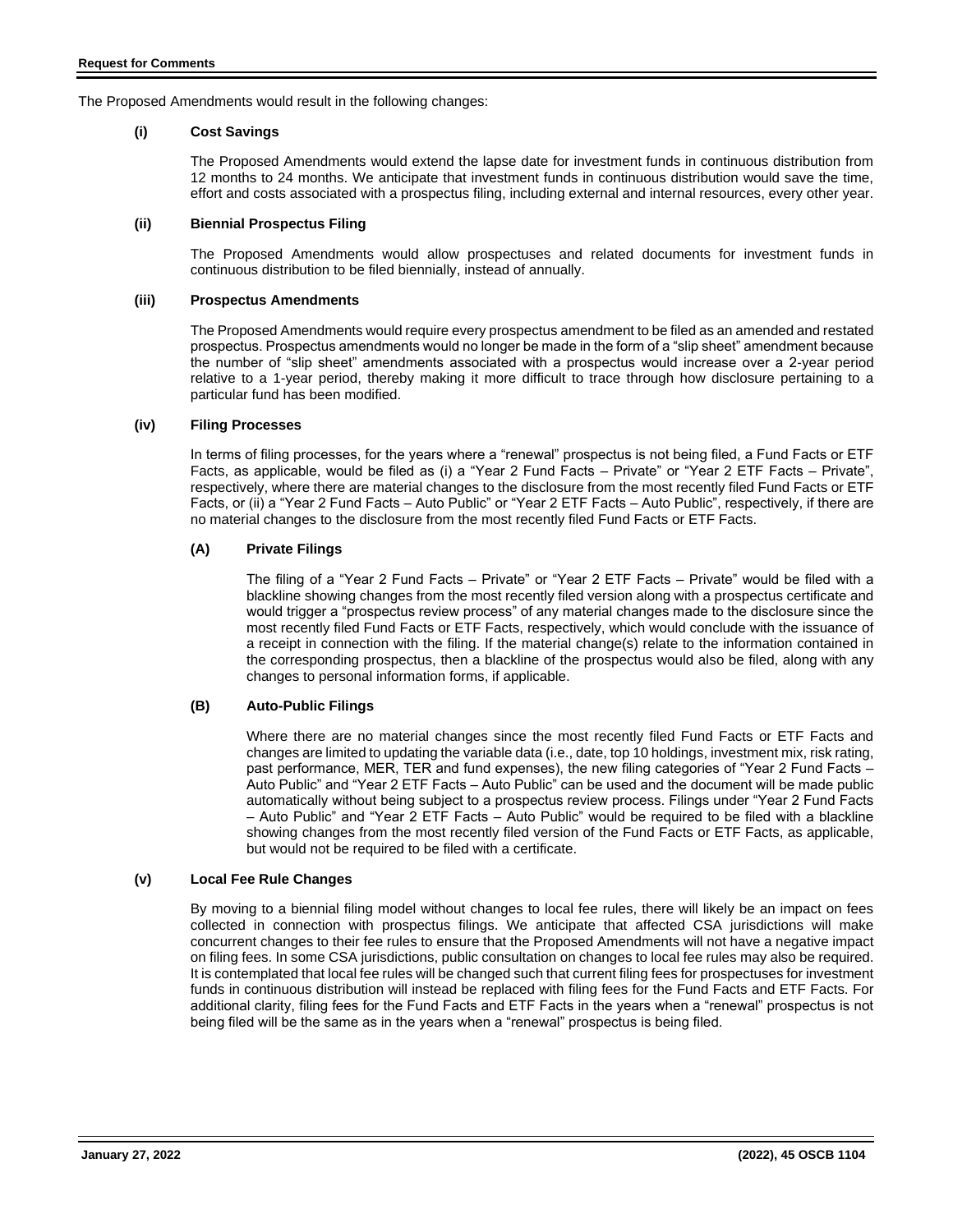The Lapse Date Extension would not affect the following:

#### **(i) Prospectus Form Requirements**

The Proposed Amendments would not require amendments to the form requirements for prospectus related disclosure documents for investment funds in continuous distribution.

As part of the CSA's efforts to reduce regulatory burden for investment fund issuers, the Project RID amendments consolidate annual information form disclosure into an SP to provide more streamlined disclosure for investors.

# **(ii) Fund Facts and ETF Facts Requirements**

The Proposed Amendments would not affect the form requirements or the filing requirements for the Fund Facts or the ETF Facts. The Funds Facts or ETF Facts, as applicable, would continue to be filed annually in order to ensure that variable information in those documents is not stale. On this basis, the Fund Facts or ETF Facts would be filed by the 12-month anniversary of the investment fund's most recently filed prospectus.

The Proposed Amendments would not affect the Fund Facts delivery requirement or the ETF Facts delivery requirement. The Fund Facts or ETF Facts must be delivered to purchasers in accordance with securities legislation.

# **(iii) Material Changes**

The Proposed Amendments would not affect the reporting requirements for material changes, or the need to update the prospectus for investment funds in continuous distribution to reflect any material changes. Material changes will continue to be reported by way of material change reports, in accordance with NI 81-106.

#### **(iv) Continuous Disclosure Documents**

The Proposed Amendments would not affect the filing requirement or delivery requirement of an investment fund's annual financial statements and interim financial reports, in accordance with NI 81-106.

Similarly, the Proposed Amendments would not affect the filing requirement or delivery requirement of an investment fund's annual management reports of fund performance and interim management reports of fund performance, in accordance with NI 81-106.

# **(v) Investor Rights**

The Proposed Amendments would not affect investor rights relating to liability for misrepresentation in a prospectus. For example, for a conventional mutual fund, the following documents will continue to be incorporated by reference into the simplified prospectus:

- the most recently filed Fund Facts,
- the most recently filed annual financial statements,
- any interim financial reports filed after the annual financial statements,
- the most recently filed management report of fund performance, and
- any interim management report of fund performance filed after the annual management report of fund performance.

#### **(vi) Certificate Pages**

The Proposed Amendments would not affect the certificate pages filed with a prospectus or a prospectus amendment. The certificate pages filed with a prospectus or a prospectus amendment include all documents incorporated by reference and are effective until the next prospectus or prospectus amendment filing.

#### *(b) Repeal of the 90-Day Rule for Investment Funds*

The Proposed Amendments would repeal the requirement to file a final prospectus no more than 90 days after the issuance of a receipt for a preliminary prospectus for investment funds.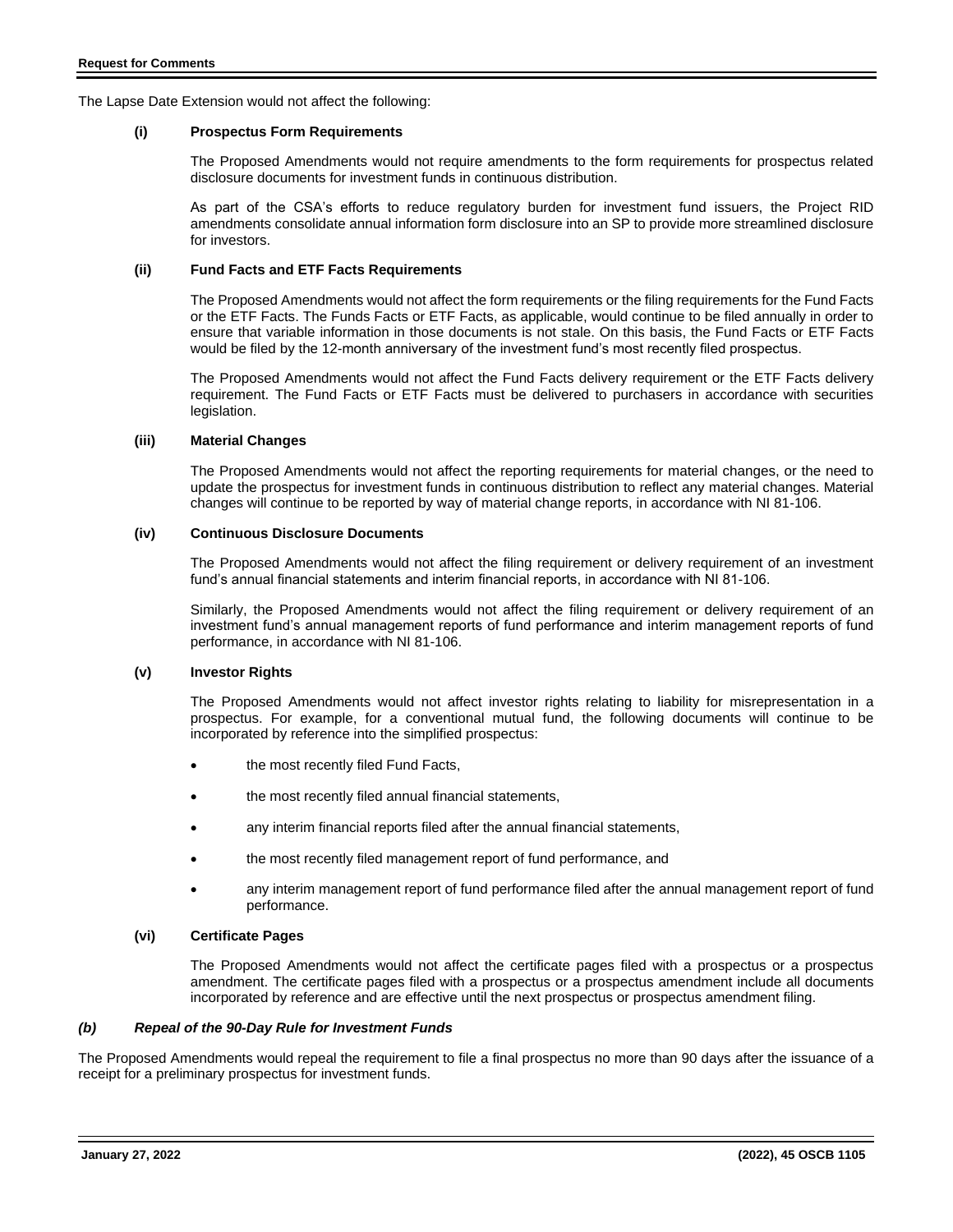#### **Impact on Investors**

# *(a) Lapse Date Extension for Investment Funds in Continuous Distribution*

Although we are proposing to extend the lapse date period, to the extent that an investment fund in continuous distribution does experience a significant change, the material change reporting requirements in NI 81-106 would apply and there would be an obligation to update any affected prospectus disclosure by way of an amendment. As a result, shifting to a biennial prospectus filing model would not affect the currency or accuracy of the information available to investors. In addition, the Proposed Amendments would not affect the filing and delivery requirements of the Fund Facts and the ETF Facts, which provide key information about a fund for investors to make an informed investment decision.

# *(b) Repeal of the 90-Day Rule for Investment Funds*

As preliminary prospectuses for investment funds do not contain any material financial information that would be considered stale after 90 days, eliminating the 90-day rule does not raise any investor protection issues. The Proposed Amendments will help reduce regulatory burden as investment fund issuers would no longer be required to file an exemptive relief application in circumstances where the final prospectus filing occurs more than 90 days after the issuance of the preliminary receipt.

#### **Anticipated Costs and Benefits**

The prospectus regime for investment funds is cumbersome and the filing process is repetitive and frequent. Prospectuses must be filed annually even when there are no substantive changes in content. Any lapse date extension must be effected by way of exemptive relief, which results in unnecessary costs for the affected issuer.

Overall, we are of the view that the potential benefits of the Proposed Amendments outweigh the costs of making them. We do not expect investment fund managers will incur any material incremental costs to comply with the Proposed Amendments.

#### *(a)* **Lapse Date Extension for Investment Funds in Continuous Distribution**

The Proposed Amendments will benefit both investors and investment funds in continuous distribution by reducing the unnecessary regulatory burden of the current prospectus filing requirements under securities legislation. Investors will benefit from lower fund expenses as a result of shifting to biennial prospectus filing. Investment funds in continuous distribution will benefit as a result of the time, effort and cost savings of biennial prospectus filing.

# *(b)* **Repeal of the 90-Day Rule for Investment Funds**

The Proposed Amendments will also benefit investment funds by reducing the unnecessary regulatory burden of filing exemptive relief applications in circumstances where the final prospectus filing occurs more than 90 days after the issuance of the preliminary receipt.

#### **Local Fee Changes**

As explained above, changes to local fee rules will also be required to ensure that there is not a negative impact on filing fees in each CSA jurisdiction. In some CSA jurisdictions, public consultation will be required on local fee rule changes. Given that fee rule changes are local matters, it is expected that the necessary processes in each jurisdiction would run separately from this consultation and any required changes to local fee rules would be finalized prior to the effective date of the Proposed Amendments.

#### **Transition**

There will not be a transition period prior to the effective date of the Proposed Amendments.

# **Request for Comments**

Please submit your comments on the Proposed Amendments, the Consultation Paper, and specifically, the Consultation Questions in this Notice. We cannot keep submissions confidential because securities legislation requires publication of a summary of written comments received during the comment period. All comments received will be posted on the website of each of the Alberta Securities Commission at www.asc.ca, the Ontario Securities Commission at [www.osc.ca](http://www.osc.ca/) and the Autorité des marchés financiers at www.lautorite.qc.ca. Therefore, you should not include personal information directly in comments to be published. It is important you state on whose behalf you are making the submissions.

# **Deadline for Comments**

Please submit your comments in writing on or before April 27, 2022. If you are not sending your comments by email, please send a USB flash drive containing the submissions (in Microsoft Word format).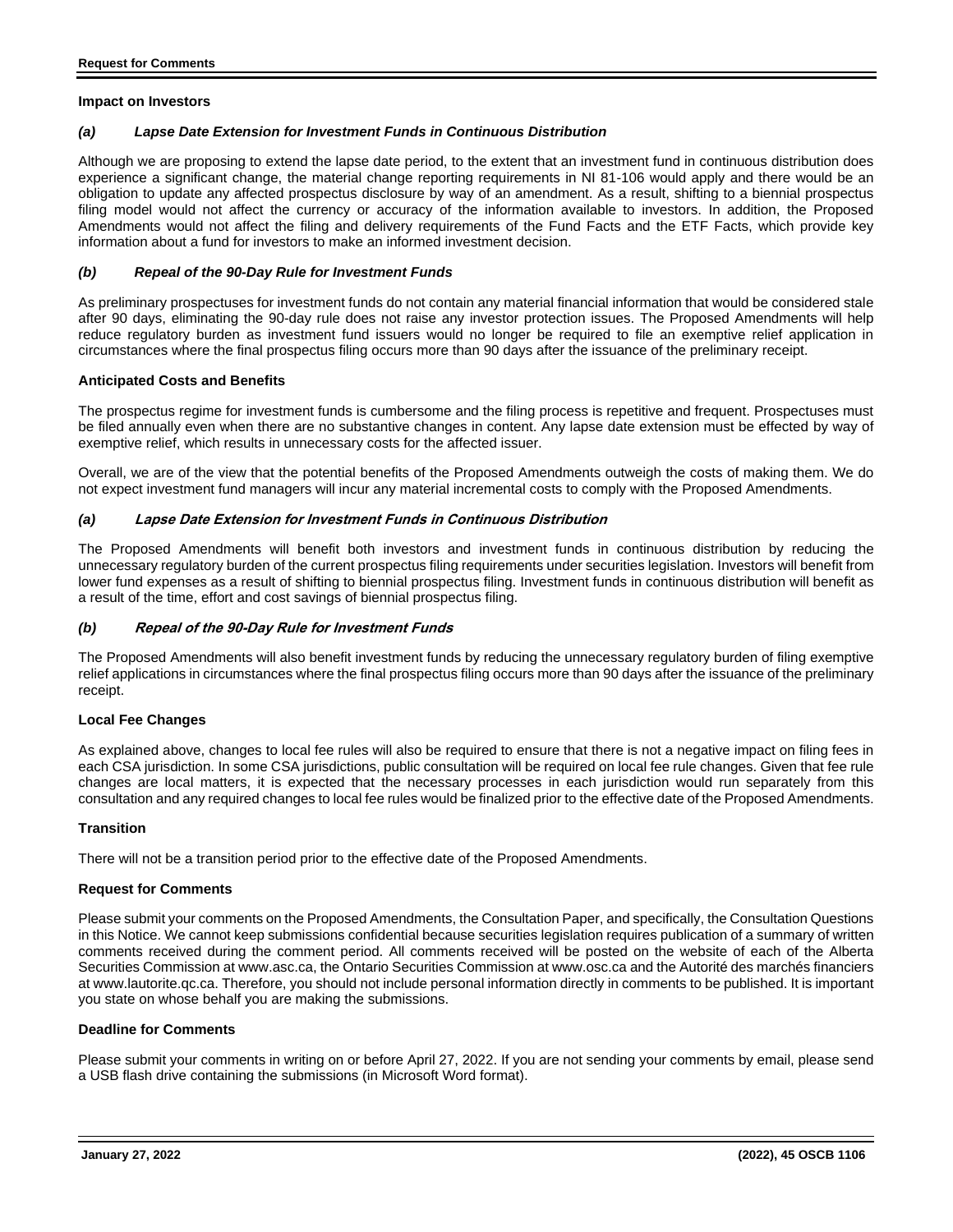# **Where to Send Your Comments**

Address your submission to all of the CSA as follows:

British Columbia Securities Commission Alberta Securities Commission Financial and Consumer Affairs Authority of Saskatchewan Manitoba Securities Commission Ontario Securities Commission Autorité des marchés financiers Financial and Consumer Services Commission of New Brunswick Superintendent of Securities, Department of Justice and Public Safety, Prince Edward Island Nova Scotia Securities Commission Securities Commission of Newfoundland and Labrador Registrar of Securities, Northwest Territories Registrar of Securities, Yukon Territory Superintendent of Securities, Nunavut

Deliver your comments only to the addresses below. Your comments will be distributed to the other participating CSA jurisdictions.

The Secretary Ontario Securities Commission 20 Queen Street West 22nd Floor Toronto, Ontario M5H 3S8 Fax: (416) 593-2318 Email: [comments@osc.gov.on.ca](mailto:comments@osc.gov.on.ca)

M<sup>e</sup> Philippe Lebel Corporate Secretary and Executive Director, Legal Affairs Autorité des marchés financiers Place de la Cité, tour Cominar 2640, boulevard Laurier, bureau 400 Québec (Québec) G1V 5C1 Fax: (514) 864-8381 Email: consultation-en-cours@lautorite.qc.ca

# **Content of Annexes**

The text of the Proposed Amendments is contained in the following annexes to this Notice and is available on the websites of members of the CSA:

| Annex A: | Proposed Amendments to National Instrument 41-101 General Prospectus Requirements       |
|----------|-----------------------------------------------------------------------------------------|
| Annex B: | Proposed Changes to Companion Policy 41-101 General Prospectus Requirements             |
| Annex C: | Proposed Amendments to National Instrument 81-101 Mutual Fund Prospectus Disclosure     |
| Annex D: | Proposed Changes to Companion Policy 81-101 Mutual Fund Prospectus Disclosure           |
| Annex E: | Proposed Amendments to National Instrument 81-106 Investment Fund Continuous Disclosure |
| Annex F: | Specific Consultation Questions Relating to the Lapse Date Extension                    |
| Annex G: | <b>Consultation Paper</b>                                                               |
| Annex H: | Local Matters                                                                           |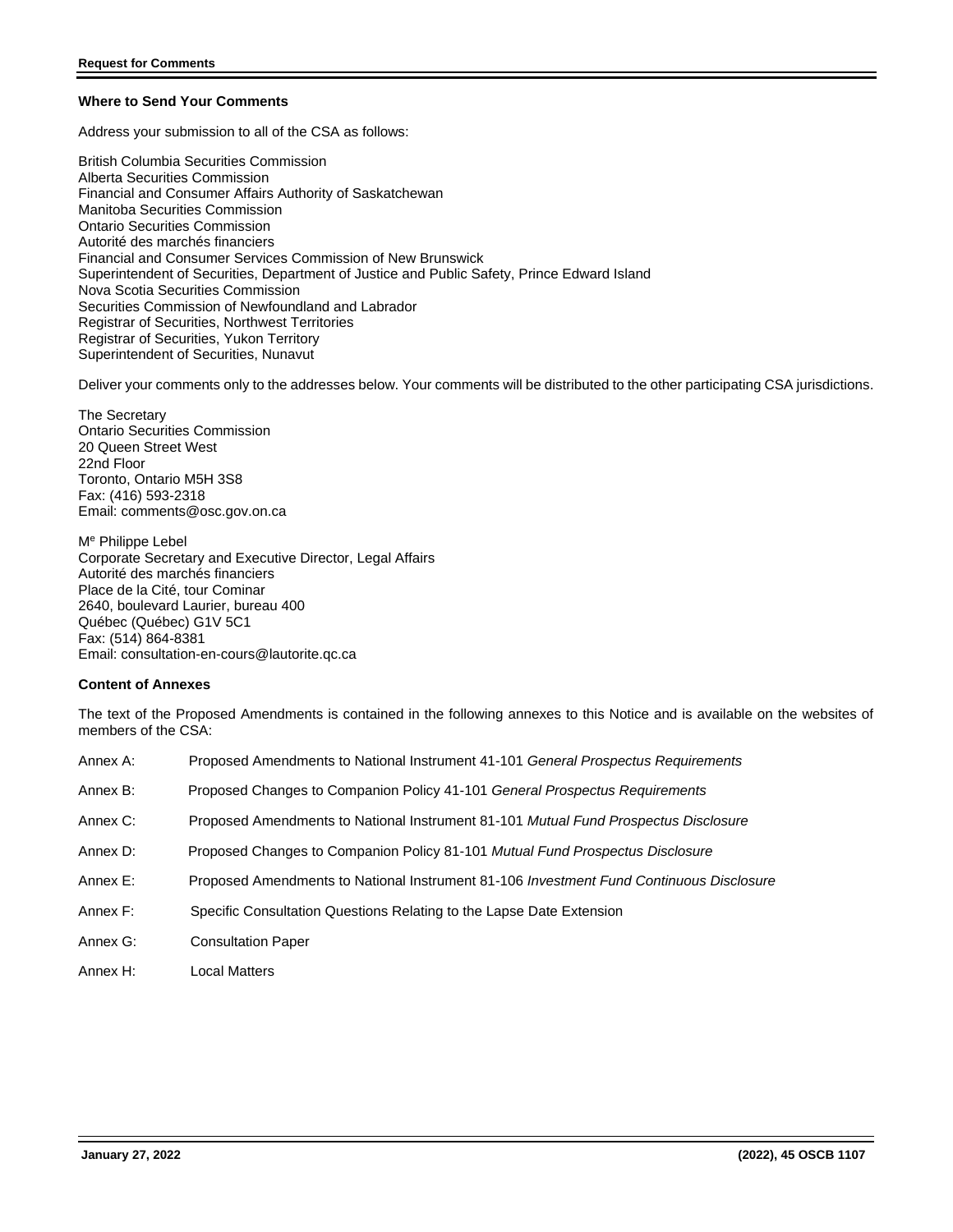#### **Questions**

Please refer your questions to any of the following:

*British Columbia Securities Commission*

James Leong Senior Legal Counsel, Corporate Finance British Columbia Securities Commission Tel: 604 899-6681 Email: [jleong@bcsc.bc.ca](mailto:jleong@bcsc.bc.ca)

*Alberta Securities Commission*

Chad Conrad Senior Legal Counsel, Corporate Finance Alberta Securities Commission Tel: 403-297-4295 Email: chad.conrad@asc.ca

*Financial and Consumer Affairs Authority of Saskatchewan*

Heather Kuchuran Director, Corporate Finance Securities Division Financial and Consumer Affairs Authority of **Saskatchewan** Tel: 306-787-1009 Email: heather.kuchuran@gov.sk.ca

*Manitoba Securities Commission*

Patrick Weeks Senior Analyst The Manitoba Securities Commission Tel: 204-945-3326 Email: patrick.weeks@gov.mb.ca

*Ontario Securities Commission*

Irene Lee Senior Legal Counsel, Investment Funds and Structured Products Branch Ontario Securities Commission Tel: 416-593-3668 Email: ilee@osc.gov.on.ca

*Autorité des marchés financiers*

Olivier Girardeau Senior Analyst, Investment Funds Oversight Autorité des marchés financiers Tel: 514-395-0037 ext. 4334 Toll-free: 1 800 525-0337, ext. 4334 Email: olivier.girardeau@lautorite.qc.ca

Michael Wong Senior Securities Analyst, Corporate Finance British Columbia Securities Commission Tel: 604-899-6852 Email: [mpwong@bcsc.bc.ca](mailto:mpwong@bcsc.bc.ca)

Jan Bagh Senior Legal Counsel, Corporate Finance Alberta Securities Commission Tel: 403-355-2804 Email: jan.bagh@asc.ca

Stephen Paglia, Manager, Investment Funds and Structured Products Branch Ontario Securities Commission Tel: 416-593-2393 Email: spaglia@osc.gov.on.ca

Louis-Philippe Nadeau Analyst, Investment Funds Oversight Autorité des marchés financiers Tel: 514-395-0337 ext. 2479 Email: louis-philippe.nadeau@lautorite.qc.ca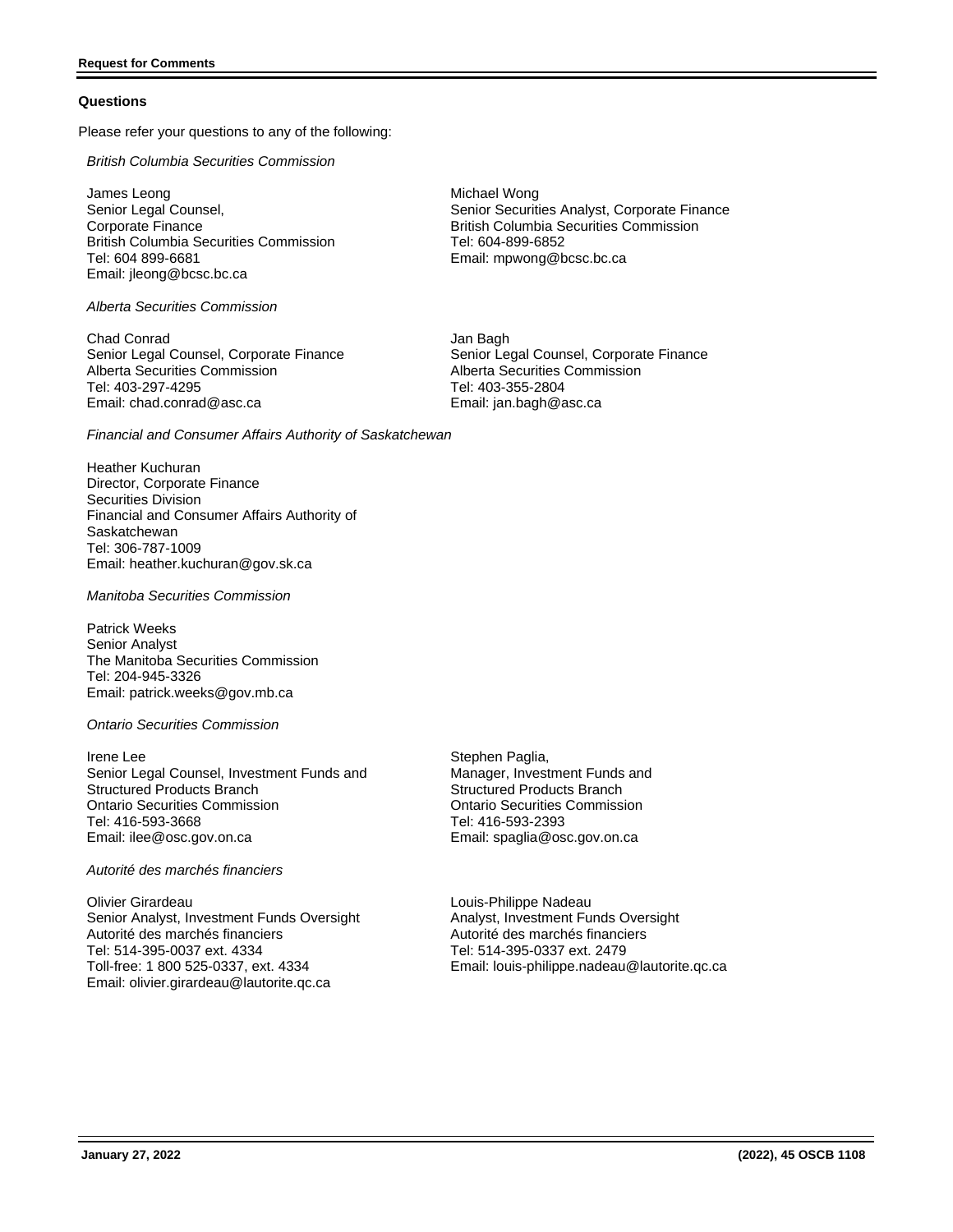# **Request for Comments**

*Financial and Consumer Services Commission of New Brunswick*

Joseph Adair Senior Securities Analyst Financial and Consumer Services Commission of New Brunswick Tel: 506-643-7435 Email: joe.adair@fcnb.ca

*Nova Scotia Securities Commission*

Junjie (Jack) Jiang Securities Analyst, Corporate Finance Nova Scotia Securities Commission Tel: 902-424-7059 Email: jack.jiang@novascotia.ca

Abel Lazarus Director, Corporate Finance Nova Scotia Securities Commission Tel: 902-424-6859 Email: abel.lazarus@novascotia.ca

Ella-Jane Loomis Senior Legal Counsel Financial and Consumer Services Commission of New **Brunswick** Tel: 506-453-6591 Email: [ella-jane.loomis@fcnb.ca](mailto:ella-jane.loomis@fcnb.ca)

Peter Lamey Legal Analyst Nova Scotia Securities Commission Tel: 902-424-7630 Email: peter.lamey@novascotia.ca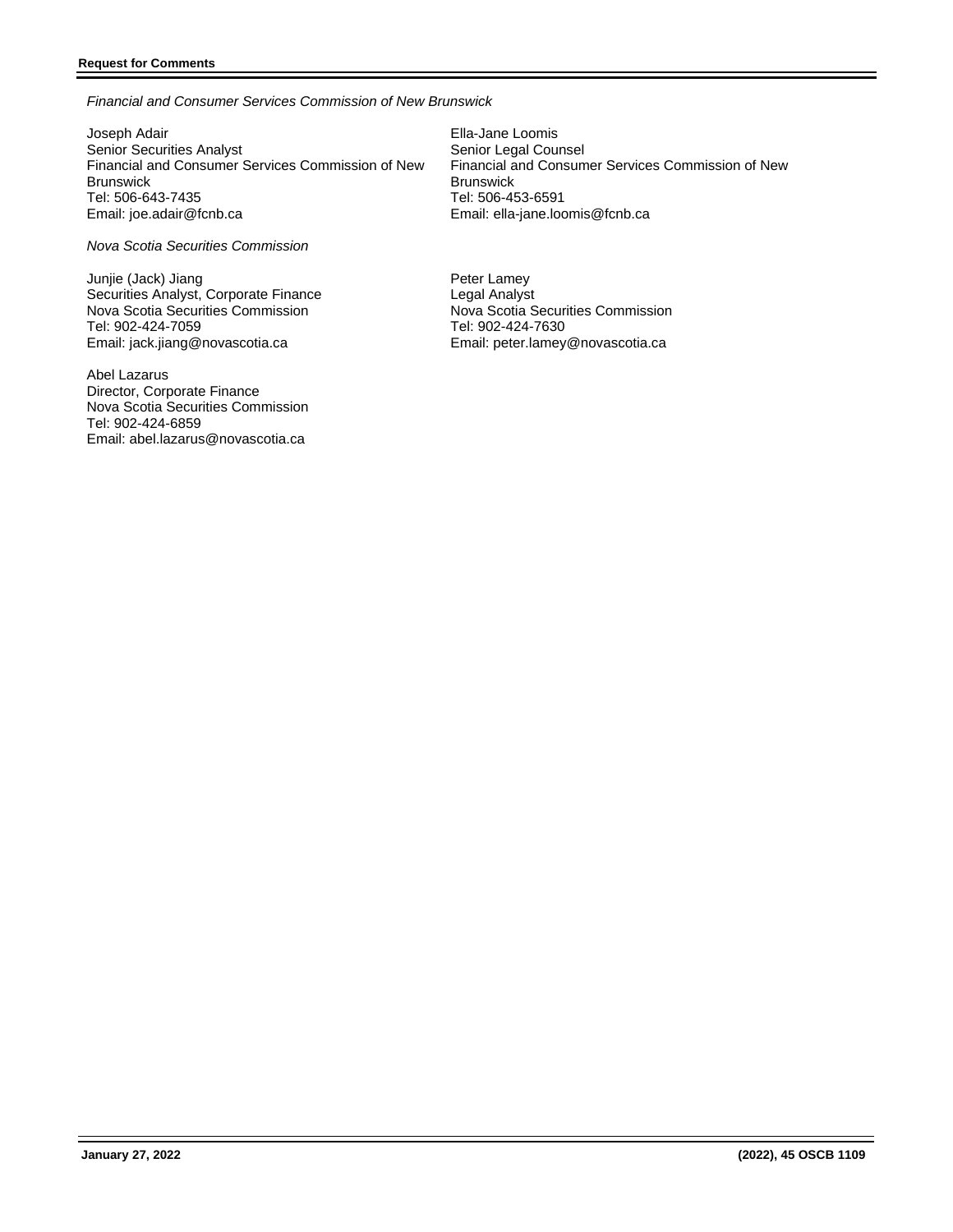# **ANNEX A**

#### **PROPOSED AMENDMENTS TO NATIONAL INSTRUMENT 41-101** *GENERAL PROSPECTUS REQUIREMENTS*

- *1. National Instrument 41-101 General Prospectus Requirements is amended by this Instrument.*
- *2. Subsection 2.3(1) is amended by adding "*, other than an investment fund,*" after "*An issuer*".*
- *3. Subsection 2.3(1.1) is amended by adding "*, other than an investment fund,*" after "*An issuer*".*
- *4. Subsection 2.3 (1.2) is amended by adding "*, other than an investment fund,*" after "*If an issuer*".*
- *5. The following Part is added:*

#### **PART 3D: FILING OF ETF FACTS DOCUMENTS WITHOUT A PROSPECTUS**

**3D.1** Required documents for filing an ETF facts document – An ETF that files an ETF facts document without a preliminary, pro forma or final prospectus must

- (a) file, with an ETF facts document for each class or series of securities of the ETF, the following documents if there is a material change to the ETF in respect of the disclosure in the most recently filed ETF facts document:
	- (i) an amendment to the corresponding prospectus, certified in accordance with Part 5;
	- (ii) a copy of any material contract, and any amendments to a material contract, that have not previously been filed, and
- (b) at the time an ETF facts document for each class or series of securities of the ETF is filed, deliver or send to the securities regulatory authority
	- (i) a copy of the ETF facts document for each class or series of securities of the mutual fund, blacklined to show changes, including the text of deletions, from the most recently filed ETF facts document, and
	- (ii) if there is a material change to the ETF in respect of the disclosure in the most recently filed ETF facts document,
		- (A) if an amendment to the prospectus is filed, a copy of the prospectus blacklined to show changes, including the text of deletions, from the most recently filed prospectus, and
		- (B) details of any changes to the personal information form required to be delivered under subparagraph 9.1(1)(b)(ii), in the form of the personal information form, since the delivery of that information in connection with the filing of the prospectus of the ETF or another ETF managed by the manager.*.*

#### *6. Section 6.1 is amended by adding the following subsection:*

- (3.1) Despite subsection (1), an amendment to a prospectus of an ETF must be an amended and restated prospectus.*.*
- *7. Paragraph 10.1(2)(a) is amended by replacing "*or the amendment to the final prospectus*" with "*, the amendment to the final prospectus or the ETF facts document referred to in section 3D.1*".*
- *8. Section 17.2 is amended to add the following subsection:*
	- (1.1) This section does not apply to an ETF.*.*

#### *9. The following sections are added after section 17.2:*

- **17.3 Lapse date of an ETF** (1) This section applies only to an ETF.
- (2) In this section, "lapse date" means, with reference to the distribution of a security that has been qualified under a prospectus, the date that is 24 months after the date of the most recent final prospectus relating to the security.
- (3) An ETF must not continue the distribution of a security to which the prospectus requirement applies after the lapse date unless the ETF files a new prospectus that complies with securities legislation and a receipt for that new prospectus is issued by the regulator or, in Québec, the securities regulatory authority.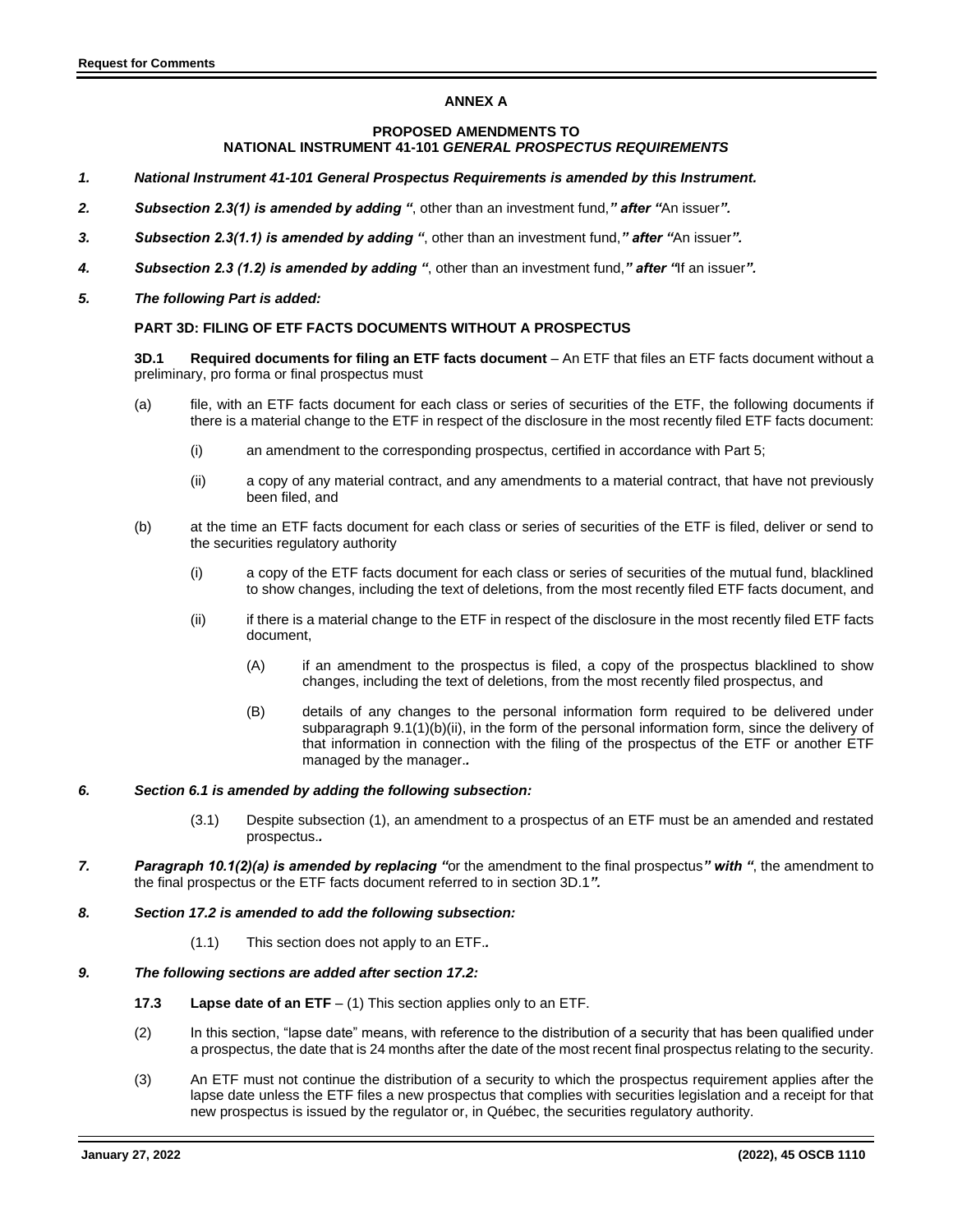- (4) Despite subsection (3), a distribution may be continued for a further 24 months after a lapse date if
	- (a) the ETF files an ETF facts document for each class or series of securities of the ETF no earlier than 13 months and no later than 12 months before the lapse date of the previous prospectus,
	- (b) the ETF delivers a pro forma prospectus not less than 30 days before the lapse date of the previous prospectus,
	- (c) the ETF files a new final prospectus not later than 10 days after the lapse date of the previous prospectus, and
	- (d) a receipt for the new final prospectus is issued by the regulator or, in Québec, the securities regulatory authority within 20 days after the lapse date of the previous prospectus.
- (5) The continued distribution of securities after the lapse date does not contravene subsection (3) unless and until any of the conditions of subsection (4) are not complied with.
- (6) Subject to any extension granted under subsection (7), if a condition in subsection (4) is not complied with, a purchaser may cancel a purchase made in a distribution after the lapse date in reliance on subsection (4) within 90 days after the purchaser first became aware of the failure to comply with the condition.
- (7) The regulator or, in Québec, the securities regulatory authority may, on an application of an ETF, extend, subject to such terms and conditions as it may impose, the times provided by subsection (4) where in its opinion it would not be prejudicial to the public interest to do so.
- **17.4 Lapse date of an ETF – Ontario –** In Ontario, the lapse date prescribed by securities legislation for a receipt issued for a prospectus for an ETF is extended to the date 24 months from the date of issuance of the receipt in accordance with section 17.3.**.**
- 10. This Instrument comes into force on  $\bullet$ .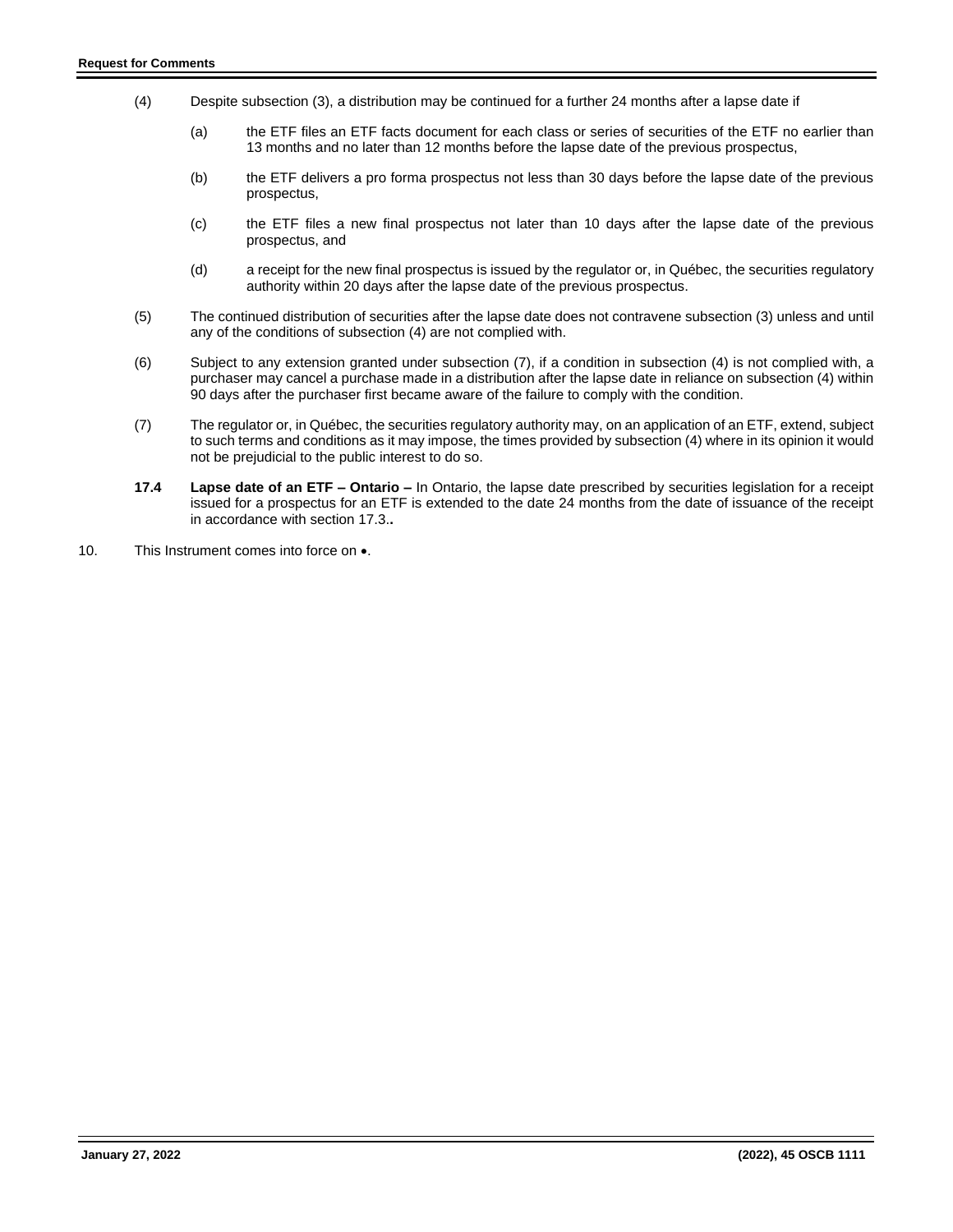# **ANNEX B**

#### **PROPOSED CHANGES TO COMPANION POLICY 41-101** *GENERAL PROSPECTUS REQUIREMENTS*

- *1. Companion Policy 41-101 General Prospectus Requirements is changed by this Document.*
- *2. Part 5A of the Companion Policy is changed by adding the following section:*
	- **5A.6 Filing of an ETF facts document without a prospectus** An ETF facts document that is filed without a prospectus under section 3D.1 of the Instrument should be filed under the category of "Year 2 ETF Facts – Auto Public" or "Year 2 ETF Facts – Private". An ETF facts document filed under the category of "Year 2 ETF Facts – Auto Public" should only include the following changes from the most recently filed ETF facts document:
		- (a) the date of the document (Item 1(f) of Part I of Form 41-101F4)
		- (b) the total value of the ETF (Item 2 of Part I of Form 41-101F4)
		- (c) the MER (Item 2 of Part I and Item 1.3(2) of Part II of Form 41-101F4)
		- (d) the average daily volume (Item 2(2) of Part I of Form 41-101F4)
		- (e) the number of days traded (Item 2(2) of Part I of Form 41-101F4)
		- (f) the pricing information (Item 2(3) of Part I of Form 41-101F4)
		- (g) the top 10 investments (Item 3(5) of Part I of Form 41-101F4)
		- (h) the investment mix (Item 3(6) of Part I of Form 41-101F4)
		- (i) the risk rating (Item 4(2) of Part I of Form 41-101F4)
		- (j) the past performance (Item 5 of Part I of Form 41-101F4)
		- $(k)$  the TER (Item 1.3(2) of Part II of Form 41-101F4), and
		- (l) the ETF expenses (Item 1.3(2) of Part II of Form 41-101F4).

If there is a change to the most recently filed ETF facts document that would be considered to be a material change under Part 11 of National Instrument 81-106 *Investment Fund Continuous Disclosure*, then the Year 2 ETF Facts should be filed under the category of "Year 2 ETF Facts – Private", together with the documents required to be filed under section 3D.1 of the Instrument and section 11.2 of National Instrument 81-106 *Investment Fund Continuous Disclosure*.*.*

3. This change become effective on •.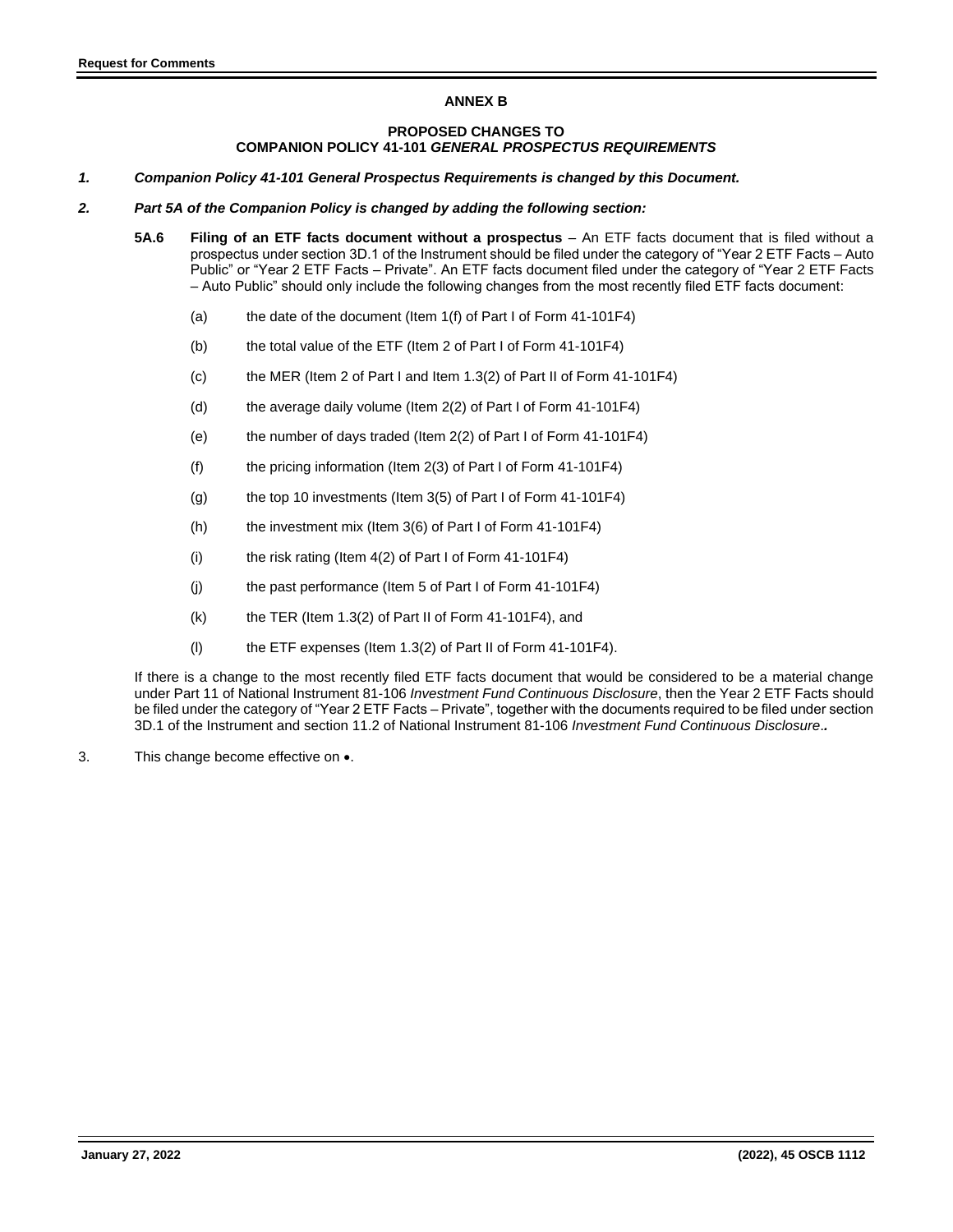# **ANNEX C**

# **PROPOSED AMENDMENTS TO NATIONAL INSTRUMENT 81-101** *MUTUAL FUND PROSPECTUS DISCLOSURE*

*1. National Instrument 81-101 Investment Funds is amended by this Instrument.*

# *2. Subsection 2.1(1) is amended by*

- *(a) deleting "*and*" at the end of subparagraph (d)(iii),*
- *(b) replacing "*.*" at the end of subparagraph (e) with "*; and*", and*
- *(c) adding the following paragraph:*
	- (f) that files a fund facts document without a simplified prospectus must file the fund facts document in the form of a fund facts document prepared in accordance with Form 81-101F3 for each class or series of securities of the mutual fund.*.*
- *3. Subsection 2.1(2) is repealed.*

#### *4. Section 2.2 is amended by*

#### *(a) replacing subsection (1) with the following:*

(1) An amendment to a simplified prospectus must be an amended and restated simplified prospectus,*,*

*(b) repealing subsection (2), and*

#### *(c) replacing subsection (3) with the following:*

(3) An amendment to a simplified prospectus must be identified and dated as follows: "Amended and Restated [*identify document*] dated [*insert date of amendment*], amending and restating [*identify document*] dated [*insert date of document being amended*]."*.*

# *5. Section 2.3 is amended by*

- *(a) deleting "*if the amendment to the simplified prospectus is in the form of an amended and restated simplified prospectus,*" from subparagraph (4)(b)(i), and*
- *(b) adding the following subsection:*
	- (5.2) A mutual fund that files a fund facts document without a preliminary, pro forma or simplified prospectus must
		- (a) file, with a fund facts document for each class or series of securities of the mutual fund, the following documents if there is a material change to the mutual fund in respect of the disclosure in the most recently filed fund facts document:
			- (i) an amendment to the corresponding simplified prospectus, certified in accordance with Part 5.1;
			- (ii) a copy of any material contract, and any amendment to a material contract that have not previously been filed, and
		- (b) at the time a fund facts document for each class or series of securities of the mutual fund is filed, deliver or send to the securities regulatory authority
			- (i) a copy of the fund facts document for each class or series of securities of the mutual fund, blacklined to show changes, including the text of deletions, from the most recently filed fund facts document, and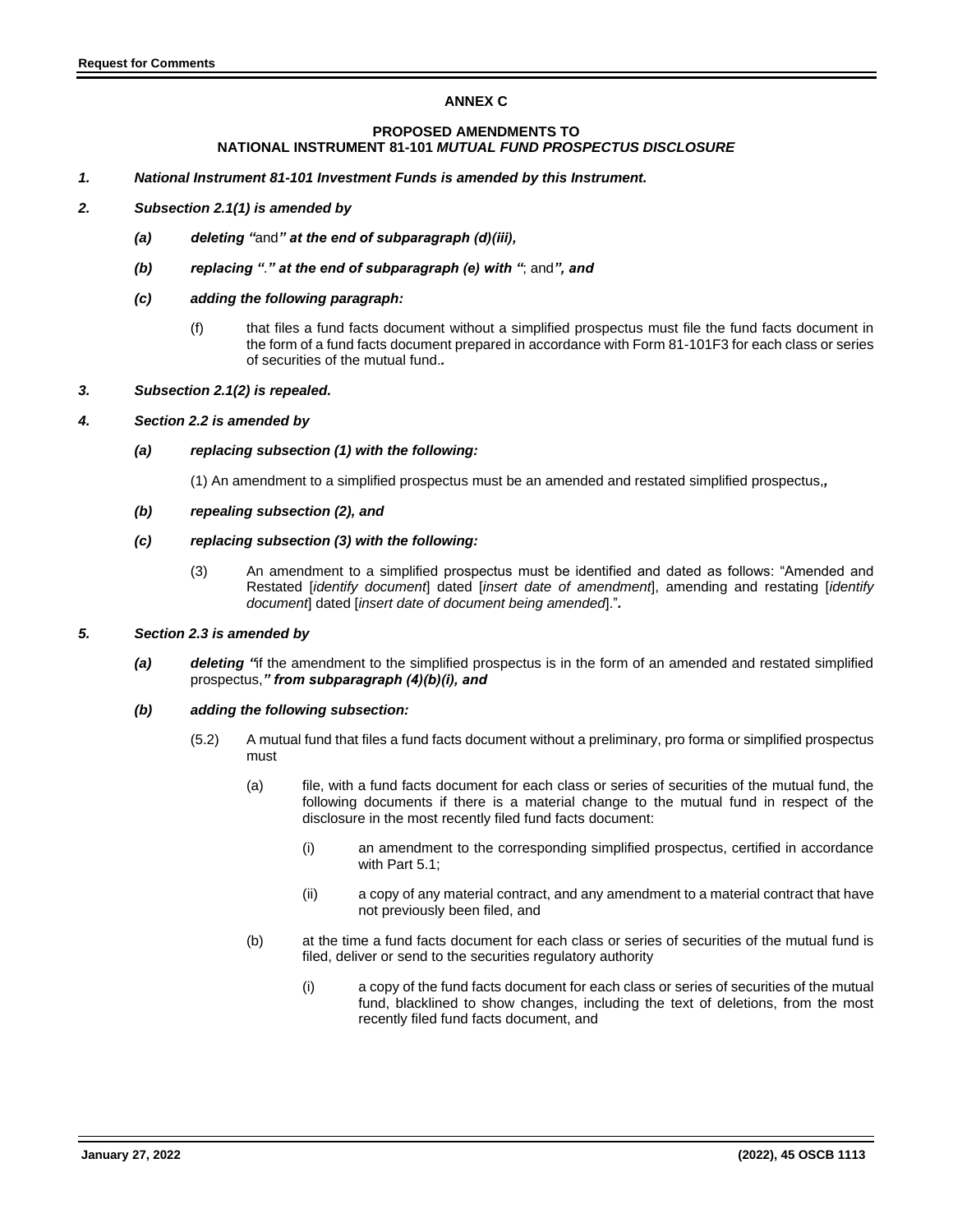- (ii) if there is a material change to the mutual fund in respect of the disclosure in the most recently filed fund facts document,
	- (A) if an amendment to the simplified prospectus is filed, a copy of the simplified prospectus blacklined to show changes, including the text of deletions, from the most recently filed simplified prospectus, and
	- (B) details of any changes to the personal information required to be delivered under subparagraph  $(1)(b)(ii)$ ,  $(2)(b)(iv)$  or  $(3)(b)(iii)$ , in the form of the personal information form and authorization, since the delivery of that information in connection with the filing of the simplified prospectus of the mutual fund or another mutual fund managed by the manager.*.*

#### *6. Section 2.5 is replaced with the following:*

**2.5 Lapse Date** – (1) In this section, "lapse date" means, with reference to the distribution of a security that has been qualified under a simplified prospectus, the date that is 24 months after the date of the most recent simplified prospectus relating to the security.

- (2) A mutual fund must not continue the distribution of a security to which the prospectus requirement applies after the lapse date unless the mutual fund files a new simplified prospectus that complies with securities legislation and a receipt for that new simplified prospectus is issued by the regulator or, in Québec, the securities regulatory authority.
- (3) Despite subsection (2), a distribution may be continued for a further 24 months after a lapse date if
	- (a) the mutual fund files a fund facts document for each class or series of securities of the mutual fund no earlier than 13 months and no later than 12 months before the lapse date of the previous simplified prospectus,
	- (b) the mutual fund delivers a *pro forma* simplified prospectus not less than 30 days before the lapse date of the previous simplified prospectus,
	- (c) the mutual fund files a new final simplified prospectus not later than 10 days after the lapse date of the previous simplified prospectus, and
	- (d) a receipt for the new final simplified prospectus is issued by the regulator or, in Québec, the securities regulatory authority within 20 days after the lapse date of the previous simplified prospectus.
- (4) The continued distribution of securities after the lapse date does not contravene subsection (2) unless and until any of the conditions of subsection (3) are not complied with.
- (5) Subject to any extension granted under subsection (6), if a condition in subsection (3) is not complied with, a purchaser may cancel a purchase made in a distribution after the lapse date in reliance on subsection (3) within 90 days after the purchaser first became aware of the failure to comply with the condition.
- (6) The regulator or, in Québec, the securities regulatory authority may, on an application of a mutual fund, extend, subject to such terms and conditions as it may impose, the times provided by subsection (3) where in its opinion it would not be prejudicial to the public interest to do so.*.*

# *7. The following section is added after section 2.5:*

**2.5.1 Lapse Date – Ontario** – In Ontario, the lapse date prescribed by securities legislation for a receipt issued for a simplified prospectus is extended to the date 24 months from the date of issuance of the receipt in accordance with section 2.5.*.*

8. This Instrument comes into force on  $\bullet$ .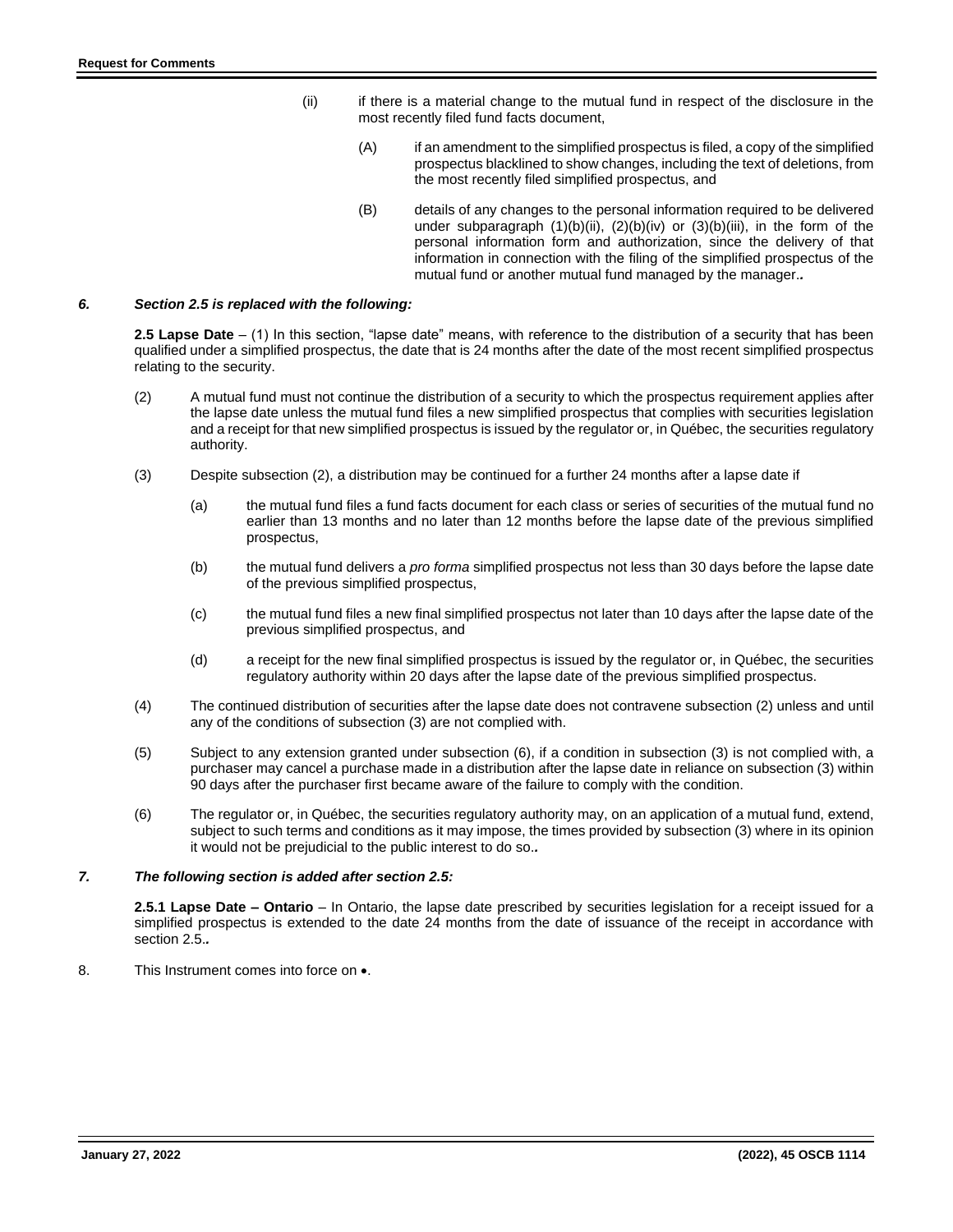# **ANNEX D**

# **PROPOSED CHANGES TO COMPANION POLICY 81-101** *MUTUAL FUND PROSPECTUS DISCLOSURE*

*1. Companion Policy 81-101 Mutual Fund Prospectus Disclosure is changed by this Document.*

#### *2. Part 4.1 of the Companion Policy is changed by adding the following section:*

**4.1.6 Filing of a fund facts document without a prospectus** – A fund facts document that is filed without a prospectus under subsection 2.3(5.2) of the Instrument should be filed under the category of "Year 2 Fund Facts – Auto Public" or "Year 2 Fund Facts – Private". A fund facts document filed under the category of "Year 2 Fund Facts – Auto Public" should only include the following changes from the most recently filed fund facts document:

- (a) the date of the document (Item 1(d) of Part I of Form 81-101F3)
- (b) the total value of the fund (Item 2 of Part I of Form 81-101F3)
- (c) the MER (Item 2 of Part I and Item 1.3(2) of Part II of Form 81-101F3)
- (d) the top 10 investments (Item 3(4) of Part I of Form 81-101F3)
- (e) the investment mix (Item 3(5) of Part I of Form 81-101F3)
- (f) the risk rating (Item 4(2) of Part I of Form 81-101F3)
- (g) the past performance (Item 5 of Part I of Form 81-101F3)
- $(h)$  the TER (Item 1.3(2) of Part II of Form 81-101F3), and
- (i) the fund expenses (Item 1.3(2) of Part II of Form 81-101F3).

If there is a change to the most recently filed fund facts document that would be considered to be a material change under Part 11 of National Instrument 81-106 *Investment Fund Continuous Disclosure*, then the Year 2 Fund Facts should be filed under the category of "Year 2 Fund Facts – Private", together with the documents required to be filed under subsection 2.3(5.2) of the Instrument and section 11.2 of National Instrument 81-106 *Investment Fund Continuous Disclosure*.*.*

3. This change become effective on •.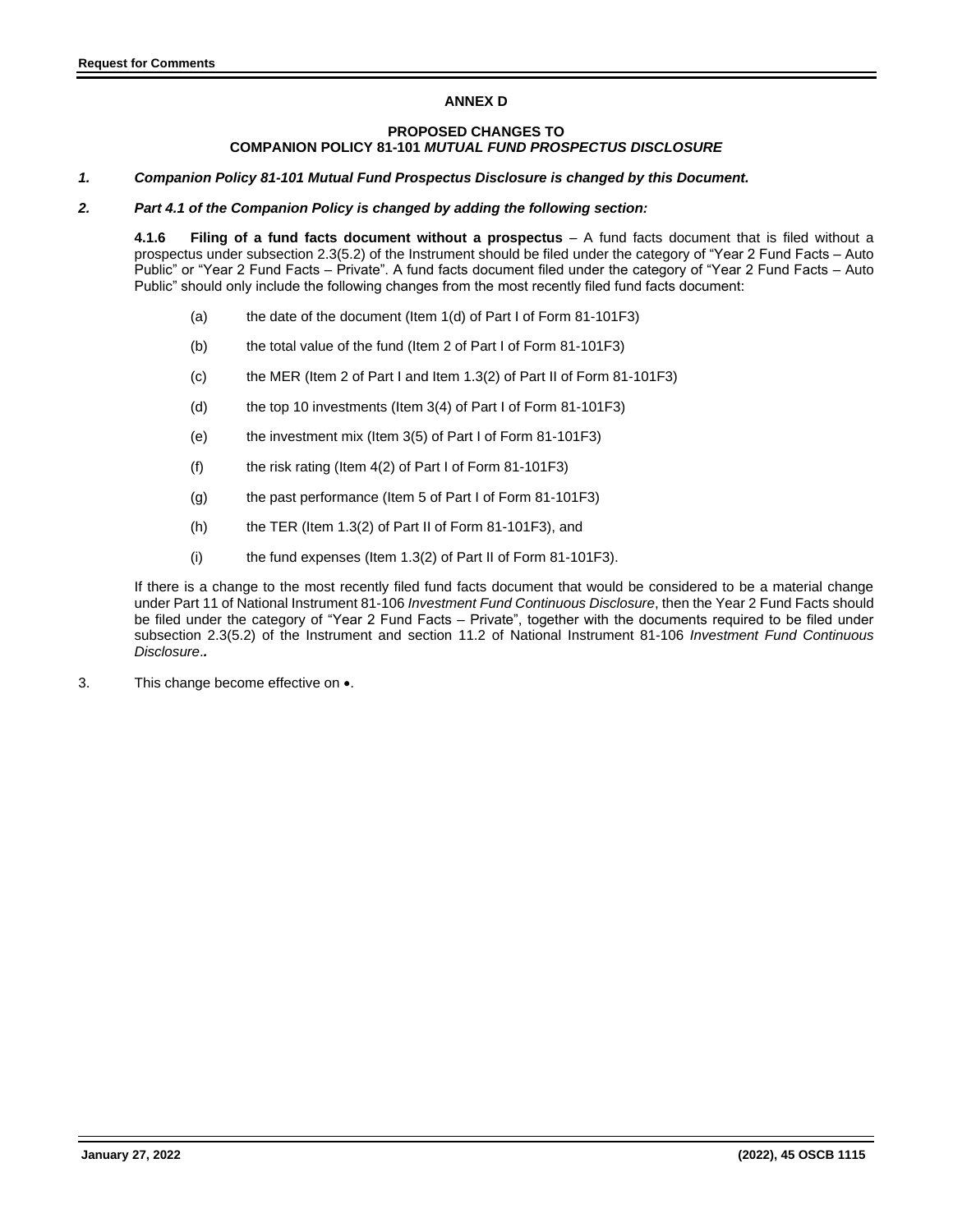# **ANNEX E**

# **PROPOSED AMENDMENTS TO NATIONAL INSTRUMENT 81-106** *INVESTMENT FUND CONTINUOUS DISCLOSURE*

- *1. National Instrument 81-106 Investment Funds Continuous Disclosure is amended by this Instrument.*
- *2. Section 9.2 is amended by renumbering it as subsection 9.2(1) and by adding the following subsection:* 
	- (2) Subsection (1) does not apply to an investment fund in continuous distribution that, during the 12 months preceding its financial year end, has filed
		- (a) an ETF facts document under section 3D.1 of National Instrument 41-101 *General Prospectus Requirements*, or
		- (b) a fund facts document under subsection 2.3(5.2) of National Instrument 81-101 *Mutual Fund Prospectus Disclosure*.**.**
- 3. This Instrument comes into force on •.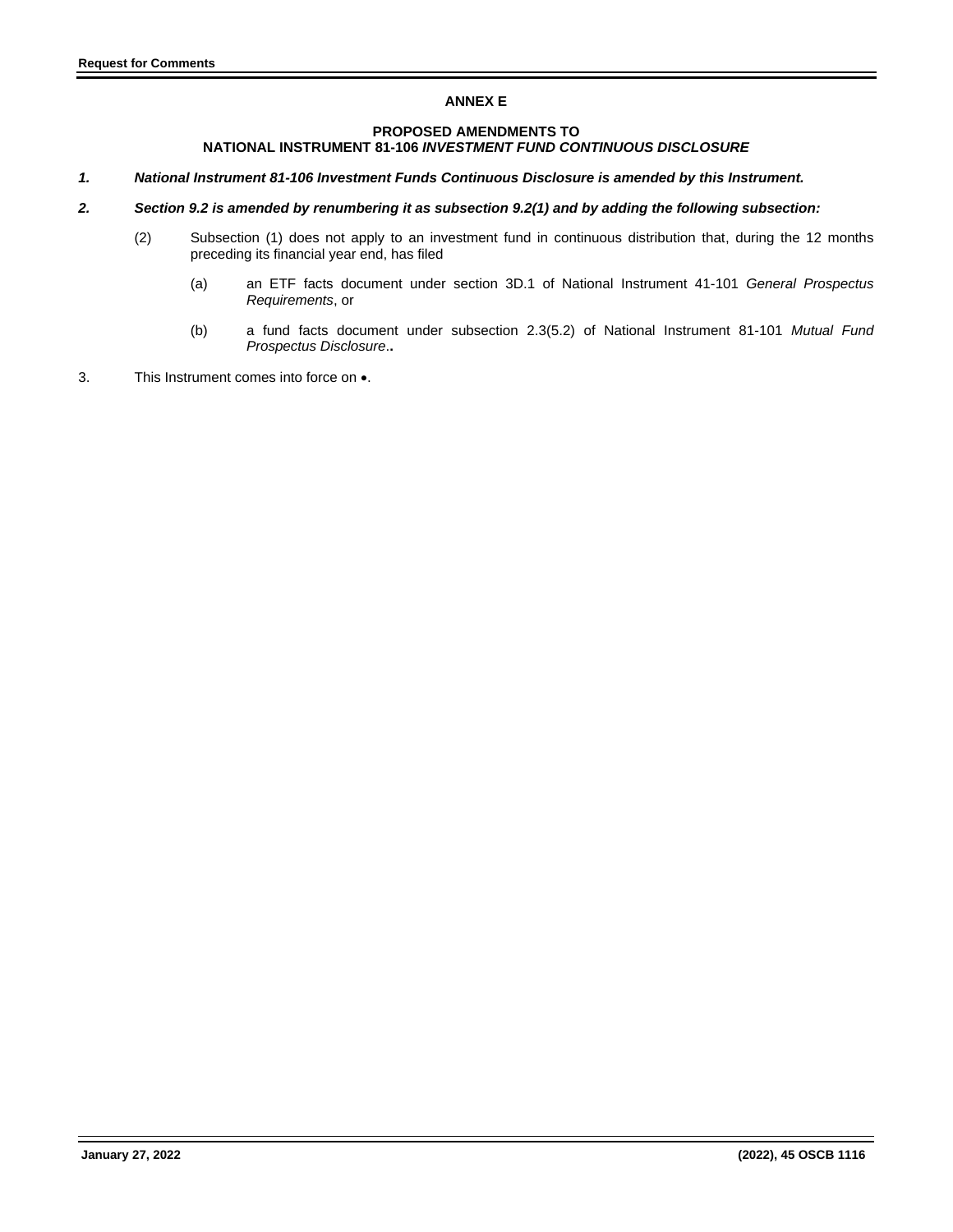# **ANNEX F**

#### **SPECIFIC CONSULTATION QUESTIONS RELATING TO THE LAPSE DATE EXTENSION**

- 1. Would the Lapse Date Extension result in reducing unnecessary regulatory burden of the current prospectus filing requirements under securities legislation? Please identify the cost savings on an itemized basis and provide data to support your views.
- 2. Would cost savings from the Lapse Date Extension be passed onto investors so they would benefit from lower fund expenses as a result? Please provide an estimate of the potential benefit to investors.
- 3. Would the Lapse Date Extension affect the currency or accuracy of the information available to investors to make an informed investment decision? Please identify any adverse impacts the Lapse Date Extension may have on the disclosure investors need to make informed investment decisions.
- 4. Prospectus amendments would increase over a 2-year period relative to a 1-year period. Would requiring every prospectus amendment to be filed as an amended and restated prospectus instead of "slip sheet" amendments make it easier for investors to trace through how disclosure pertaining to a particular fund has been modified since the most recently filed prospectus? In the initial stakeholder feedback received on the Project RID amendments, some commenters indicated that such a requirement would be difficult and increase the regulatory burden for investment funds. Please explain and identify any cost implications on an itemized basis and provide data to support your views.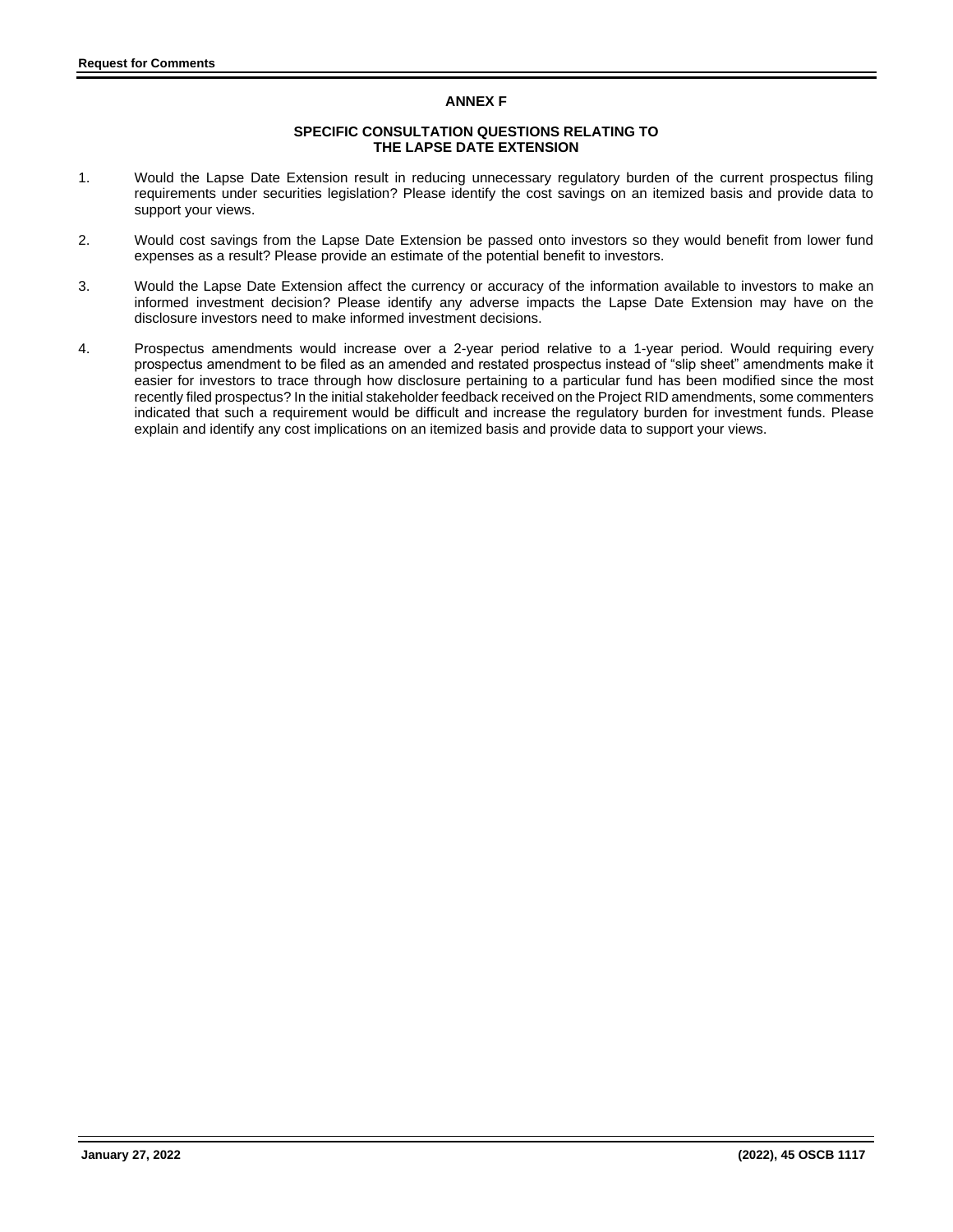# **ANNEX G**

# **CONSULTATION PAPER ON A BASE SHELF PROSPECTUS FILING MODEL FOR INVESTMENT FUNDS IN CONTINUOUS DISTRIBUTION**

#### **Introduction**

This Consultation Paper provides an overview of our Stage 2 proposal and invites stakeholders to provide responses to questions to help shape the proposal, ultimately determining whether we should publish for comment proposed amendments aimed at introducing a base shelf prospectus filing model that could apply to all investment funds in continuous distribution. Such a base shelf prospectus filing model would be based on an adaptation of the shelf prospectus system provided its benefits to market participants would outweigh its costs, including consideration of any adverse impact on the protection of investors.

#### **Current Lapse Date Requirements and the Proposed Amendments**

An investment fund in continuous distribution will file a *pro forma* long form prospectus to qualify those distributions. Under current Canadian securities legislation, the *pro forma* long form prospectus will lapse in just over 12 months from the date a receipt is issued for it. If the Proposed Amendments are adopted, the *pro forma* long form prospectus will lapse in just over 24 months from the date a receipt is issued for it. The annual or biennial lapse of a *pro forma* prospectus causes investment funds to incur the time and costs of preparing a renewal prospectus that is subject to pre-receipt regulatory review even though much of the disclosure remains unchanged year-to-year.

#### **Base Shelf Prospectus**

If we proceed to Stage 2, we would propose a new rule to permit an investment fund to qualify continuous distributions of its securities with a base shelf prospectus that is subject to a lapse date greater than 24 months (a **Base Shelf Prospectus**).

The Stage 2 proposal will also set out Base Shelf Prospectus requirements to ensure no adverse impact on investor protection. For example, material facts that are not disclosed in a Base Shelf Prospectus should be updated through the filing of either: (i) an amendment to the Base Shelf Prospectus; or (ii) a document that is incorporated by reference into the Base Shelf Prospectus. Moreover, a person or company required to sign a prospectus certificate may be required to provide a forward-looking certificate similar to those required under the base shelf prospectus system set out in Part 9 or Appendix A of National Instrument 44-102 *Shelf Distributions* (**NI 44-102**).

The base shelf prospectus regime under NI 44-102 provides an example of how to ensure a prospectus discloses all material facts and how to impose liability on any person or company required to certify that the prospectus discloses all material facts at the time of a distribution. These two principles then support the adoption of Part 2 of NI 44-102, which provides that the lapse date for a base shelf prospectus is the date 25 months from the date of issuance of the receipt. NI 44-102 further sets out the prospectus requirements in respect of a base shelf prospectus, shelf prospectus supplements (which are incorporated by reference into the base shelf prospectus), and any documents incorporated by reference into the base shelf prospectus. NI 44-102 further sets out the certification requirements so they may be forward-looking.

For investment funds in continuous distribution, the Base Shelf Prospectus could have a lapse date beyond 25 months. To ensure investors continue to receive information necessary to make informed investment decisions, disclosure documents like the Fund Facts and ETF Facts that are required to be delivered to purchasers *in lieu* of a prospectus, would continue to be required to be updated annually and delivered. These documents would be incorporated by reference into the Base Shelf Prospectus and, as a result of forward-looking certification, would be subject to primary market liability in the event of a misrepresentation.

On September 12, 2019, we published for comment,<sup>1</sup> among other things, a proposal to reduce the regulatory burden for investment fund issuers by amending existing rules to remove redundant information in selected disclosure documents. A Base Shelf Prospectus regime would also build on the September 2019 proposal by identifying items within the consolidated disclosure that does not need to be updated annually. Disclosure that does need to be updated annually would be moved into a document that would be incorporated by reference into the Base Shelf Prospectus.

<sup>1</sup> https://www.osc.ca/sites/default/files/pdfs/irps/ni\_20190912\_41-101\_reducing-regulatory-burden-for-investment-fund-issuers.pdf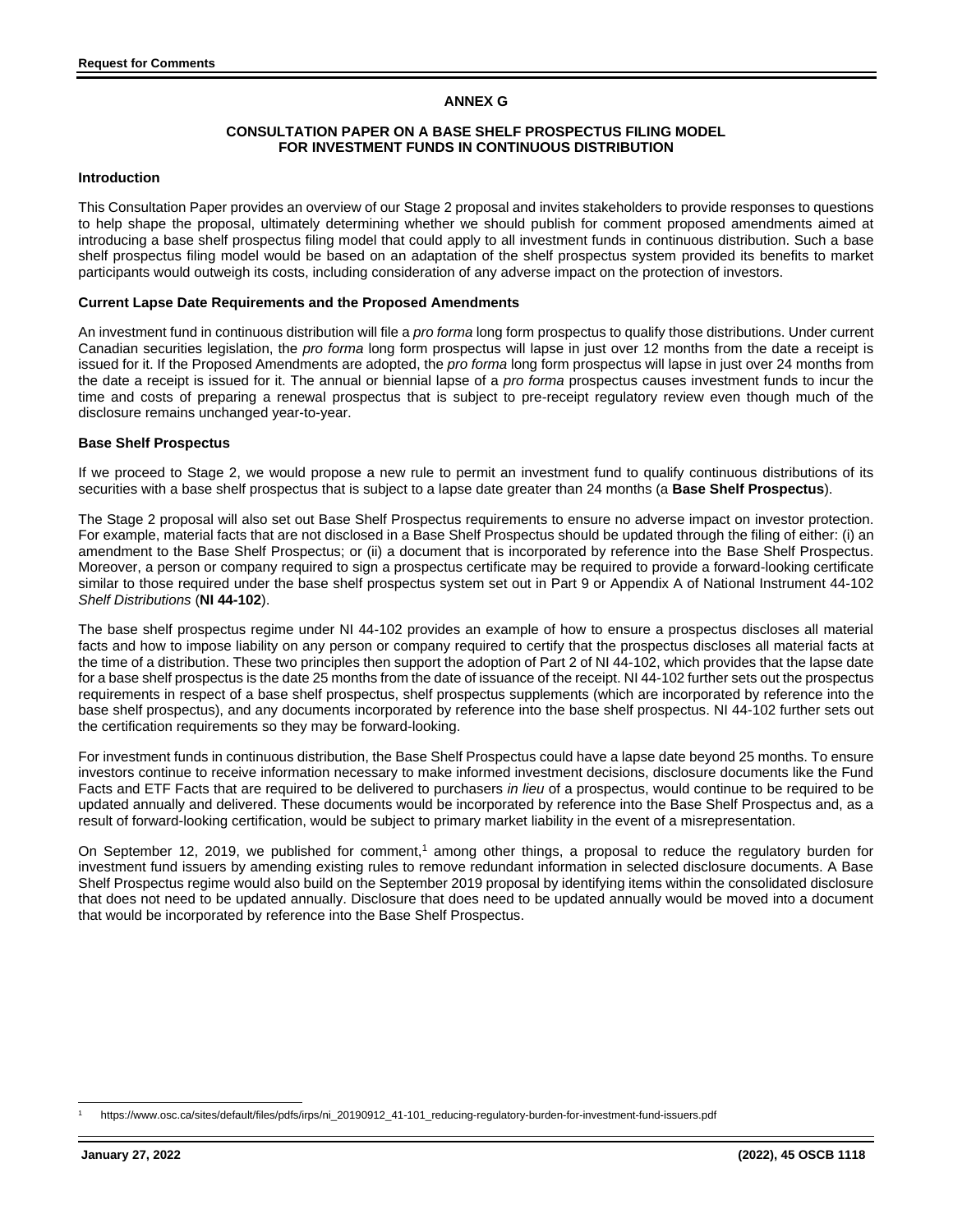#### **Consultation Questions**

We welcome your comments on the issues outlined in this Consultation Paper. In addition, we are also interested in your views and comments on the following specific questions:

- 1. Please identify the disclosure required in a simplified prospectus (**SP**) or an ETF prospectus that is unlikely to change year-to-year.
	- (a) We think this disclosure should be subject to regulatory review before a prospectus receipt is issued. Do you agree? Please explain.
	- (b) We think it would be appropriate to require an amended and restated Base Shelf Prospectus to be filed and be subject to regulatory review before a receipt for the amended and restated Base Shelf Prospectus is issued if there is a change to this disclosure. Do you agree? Please explain.
	- (c) Would it be appropriate for Part A of an SP under the Project RID amendments to form the equivalent of a base shelf prospectus for a group of investment funds under a Base Shelf Prospectus regime? Please explain.
	- (d) Would it be appropriate for Part B of an SP under the Project RID amendments to form the equivalent of a prospectus supplement establishing an offering program for an investment fund under a Base Shelf Prospectus regime? Please explain.
- 2. Please identify the disclosure required in an SP and an ETF prospectus that is likely to change year-to-year.
	- (a) Please confirm if this disclosure is also required to be updated at least annually in a Fund Facts or ETF Facts or other disclosure document required to be filed by investment funds in continuous distribution under Canadian securities legislation.
	- (b) Should this disclosure be subject to regulatory review before a prospectus receipt is issued? Please explain.
	- (c) Should this disclosure be subject to regulatory review only on a continuous disclosure basis? Please explain.
- 3. Please identify, categorize, and estimate the annual costs saved by an investment fund in continuous distribution if it were not required to file an SP or an ETF prospectus. In this regard, we note that any Stage 2 proposal for a Base Shelf Prospectus should not have a negative impact on filing fees. Accordingly, any costs savings identified should not include reduced filing fees.
- 4. Please identify any adverse impacts a Base Shelf Prospectus may have on the disclosure investors need to make informed investment decisions.
- 5. Please identify any adverse impacts a Base Shelf Prospectus may have on the liability rights investors currently have under the requirement to file an SP or an ETF prospectus.
- 6. How should the current base shelf prospectus filing model for public companies be adapted for use by investment funds in continuous distribution?
- 7. We contemplate a lapse date for a Base Shelf Prospectus to extend beyond 25 months. What would be an appropriate lapse date for a Base Shelf Prospectus for investment funds in continuous distribution? We think it would be prejudicial to the public interest for a Base Shelf Prospectus not to be subject to a lapse date at all. Do you agree? Please explain.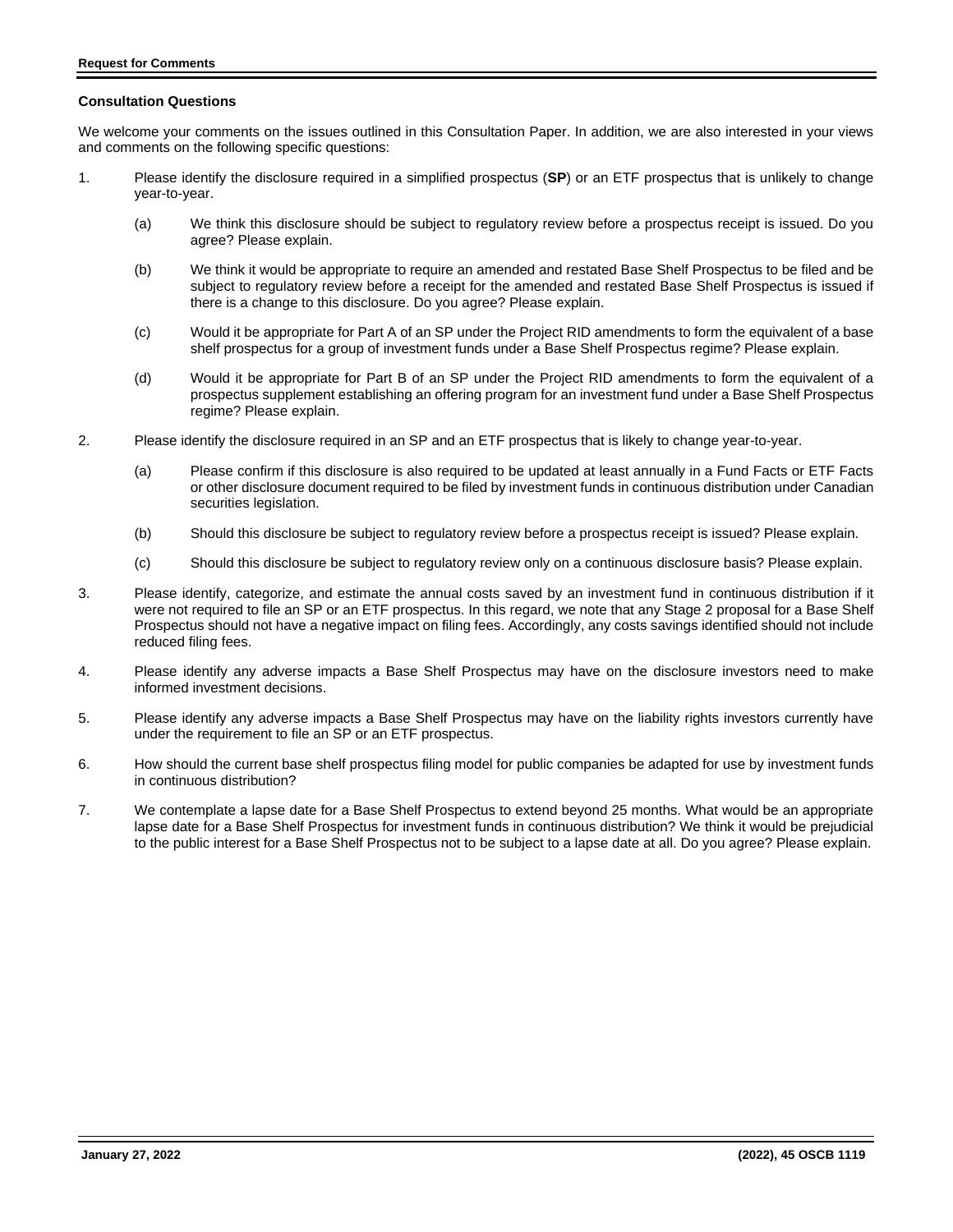# **ANNEX H**

#### **LOCAL MATTERS**

# **ONTARIO SECURIITES COMMISSION**

#### **1. Introduction**

This Annex to the accompanying CSA Notice and Request for Comments (the **CSA Notice**) sets out matters required to be addressed by the *Securities Act* (Ontario) (the **Act**). The Ontario Securities Commission (the **Commission**) is publishing this Annex to supplement the CSA Notice.

The CSA are publishing for comment proposed amendments to:

- National Instrument 41-101 *General Prospectus Requirements* (**NI 41-101**), and
- National Instrument 81-101 *Mutual Fund Prospectus Disclosure* (**NI 81-101**),

and proposed changes to:

- Companion Policy 41-101 *General Prospectus Requirements* (**41-101CP**), and
- Companion Policy 81-101 *Mutual Fund Prospectus Disclosure* (**81-101CP**)

(collectively, the **Proposed Amendments**). The Proposed Amendments will:

- (i) reduce the frequency of prospectus filings by extending the lapse date period for pro forma prospectuses filed by investment funds in continuous distribution, and
- (ii) repeal the requirement to file a final prospectus no more than 90 days after the issuance of a receipt for a preliminary prospectus (**90-day rule**) for all investment funds.

Please refer to the main body of the CSA Notice.

#### **2. Overview**

#### **(a) The Current Prospectus Filing Model for Investment Funds in Continuous Distribution**

Investment funds are required under securities legislation to file a new prospectus every 12 months in order to remain in continuous distribution. A pro forma prospectus must be filed not less than 30 days prior to the lapse date of the previous prospectus. A final prospectus must then be filed not later than 10 days following the lapse date of the previous prospectus and a receipt for the final prospectus must be obtained within 20 days following the lapse date of the previous prospectus.

For an annual prospectus renewal, investment funds in continuous distribution must file a prospectus, material contracts not previously filed, personal information forms where required, blacklines of the SP, AIF and Fund Facts from the latest filed versions, annual and interim financial statements with a signed auditor's report, an auditor's consent letter, and French translations of the SP, AIF, if the documents are also filed in Quebec. For conventional mutual funds, a Fund Facts must also be filed and for exchange-traded mutual funds (**ETFs**), an ETF Facts must also be filed.

#### **(b) The Current 90-Day Prospectus Filing Requirement for Investment Funds**

Investment funds are required under securities legislation to file a final prospectus no more than 90 days after the date of the receipt for the preliminary prospectus. If the investment fund issuer is unable to meet the 90-day filing deadline, then an exemptive relief application must be filed to seek an extension of the 90-day rule.

#### **(c) Regulatory Burden**

Given that the information in the annual prospectus and related documents generally does not change materially from year to year, the annual prospectus filing requirement is an unnecessary regulatory burden for investment funds in continuous distribution. Investment fund managers spend significant internal and external resources on the preparation and filing of annual prospectus and related documents.

The 90-day rule requirement is also an unnecessary regulatory burden for investment funds as an exemptive relief application needs to be filed in circumstances where the final prospectus filing occurs more than 90 days after the issuance of the preliminary receipt. Such exemptive relief is routinely granted.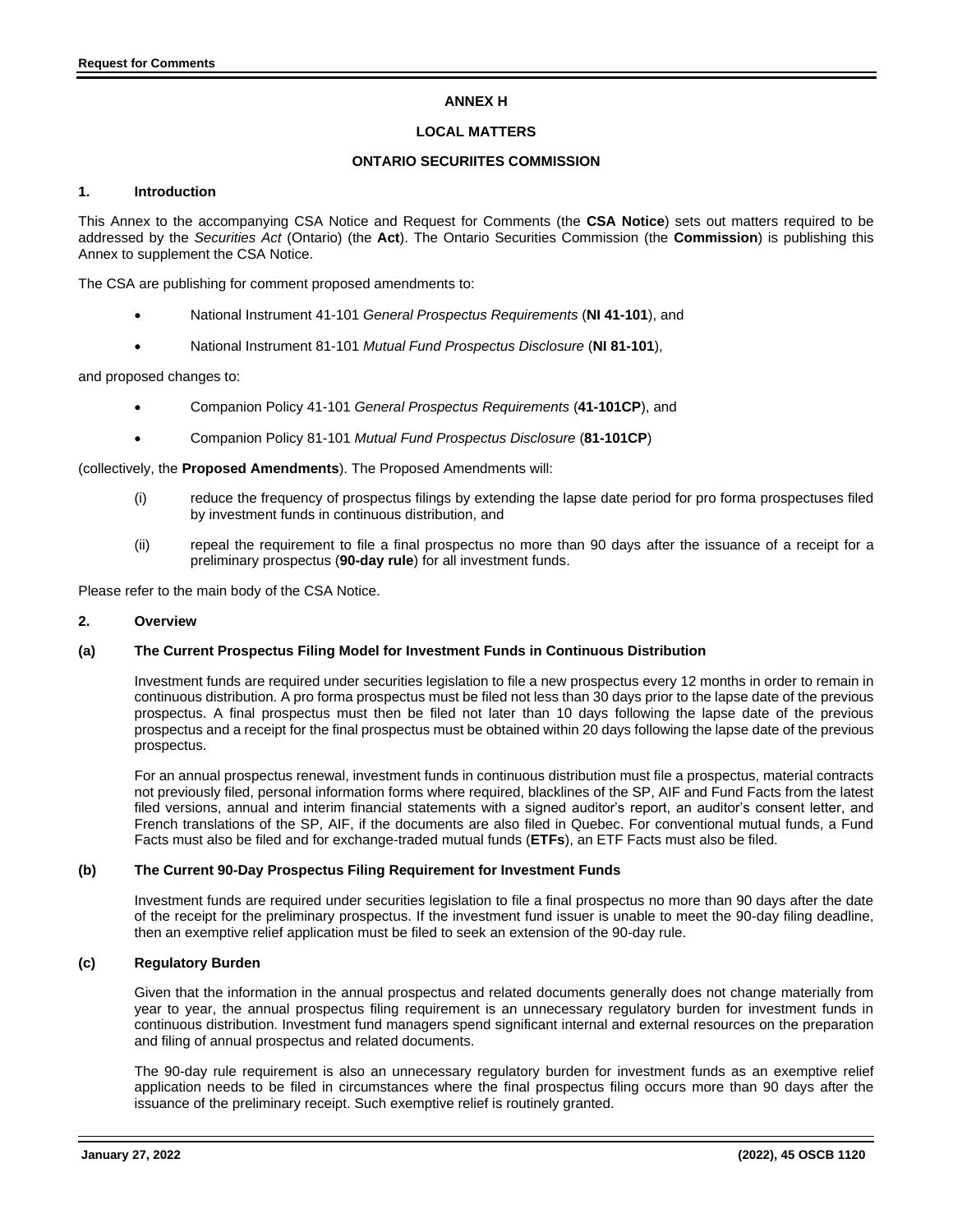# **(d) The Proposed Amendments**

The Proposed Amendments seek to modernize the prospectus filing model for investment funds without affecting the currency or accuracy of the information available to investors to make an informed investment decision. The Proposed Amendments will also reduce the regulatory burden on investment funds.

The Proposed Amendments will extend the lapse date for investment funds in continuous distribution from 12 months to 24 months. As a result, the frequency of routine prospectus filings will be reduced as investment funds in continuous distribution would be allowed to file their prospectus every two years, or biennially, rather than annually. Shifting to a biennial prospectus filing model should allow investment funds in continuous distribution to save the time and effort associated with refiling prospectus and related documents every year. Biennial prospectus filing would not affect the currency or accuracy of the information available to investors as the material change reporting requirements would continue to apply. The filing and delivery requirements of the Fund Facts and the ETF Facts, which provide key information about a fund for investors to make an informed investment decision, will remain unchanged.

The Proposed Amendments will also repeal the 90-day rule for investments funds. The Proposed Amendments will help reduce regulatory burden as investment fund issuers would no longer be required to file an exemptive relief application in circumstances where the final prospectus filing occurs more than 90 days after the issuance of the preliminary receipt. As preliminary prospectuses for investment funds do not contain any material financial information that would be considered stale after 90 days, eliminating the 90-day rule does not raise any investor protection issues.

#### **3. Affected Stakeholders**

The stakeholders who will be impacted by the Proposed Rule are investment fund managers and investors.

#### **(a) Investment Fund Managers**

There are 112 investment fund managers managing 3,459 prospectus-qualified mutual funds in Canada . <sup>1</sup> We estimate that all 112 of these investment fund managers could be impacted by the Proposed Amendments.

We anticipate that an extension of the lapse date for investment funds in continuous distribution from 12 months to 24 months would save the time, effort and costs associated with a prospectus filing, including external and internal resources, every other year.

With the repeal of the 90-day rule, investment fund managers will no longer be required to file exemptive relief applications in circumstances where the final prospectus filing occurs more than 90 days after the issuance of the preliminary receipt, which would save the time, effect and costs associated with filing an exemptive relief application. There is an average of 3 applications per year for exemptive relief from the 90-day rule.

The Proposed Amendments would not have any implications for investment fund managers with respect to competition and capital formation.

#### **(b) Investors**

Given the historical downward trend in management expense ratios (MERs) and management fees,<sup>2</sup> it is possible that cost savings from shifting to biennial prospectus filing may be passed onto investors so investors are expected to benefit from lower fund expenses as a result.

Investors would not be directly impacted by a lapse date extension to 24 months for prospectus renewals as the Fund Facts and the ETF Facts will continue to be delivered or sent to investors under current requirements.

The Prospectus Amendments would make it easier for investors to trace through how disclosure pertaining to a particular fund has been modified as the investment funds would be required to file every prospectus amendment as an amended and restated prospectus, rather than "slip sheet" amendments.

The Proposed Amendments would not affect investor rights relating to liability for misrepresentation in a prospectus.

The Proposed Amendments would not have any implications for investors with respect to competition.

<sup>1</sup> IFIC 2020 Investment Funds Report, https://www.ific.ca/wp-content/themes/ific-new/util/downloads\_new.php?id=26009&lang=en\_CA.

<sup>2</sup> See page 1 of the Investor Economics Insight report June 2021.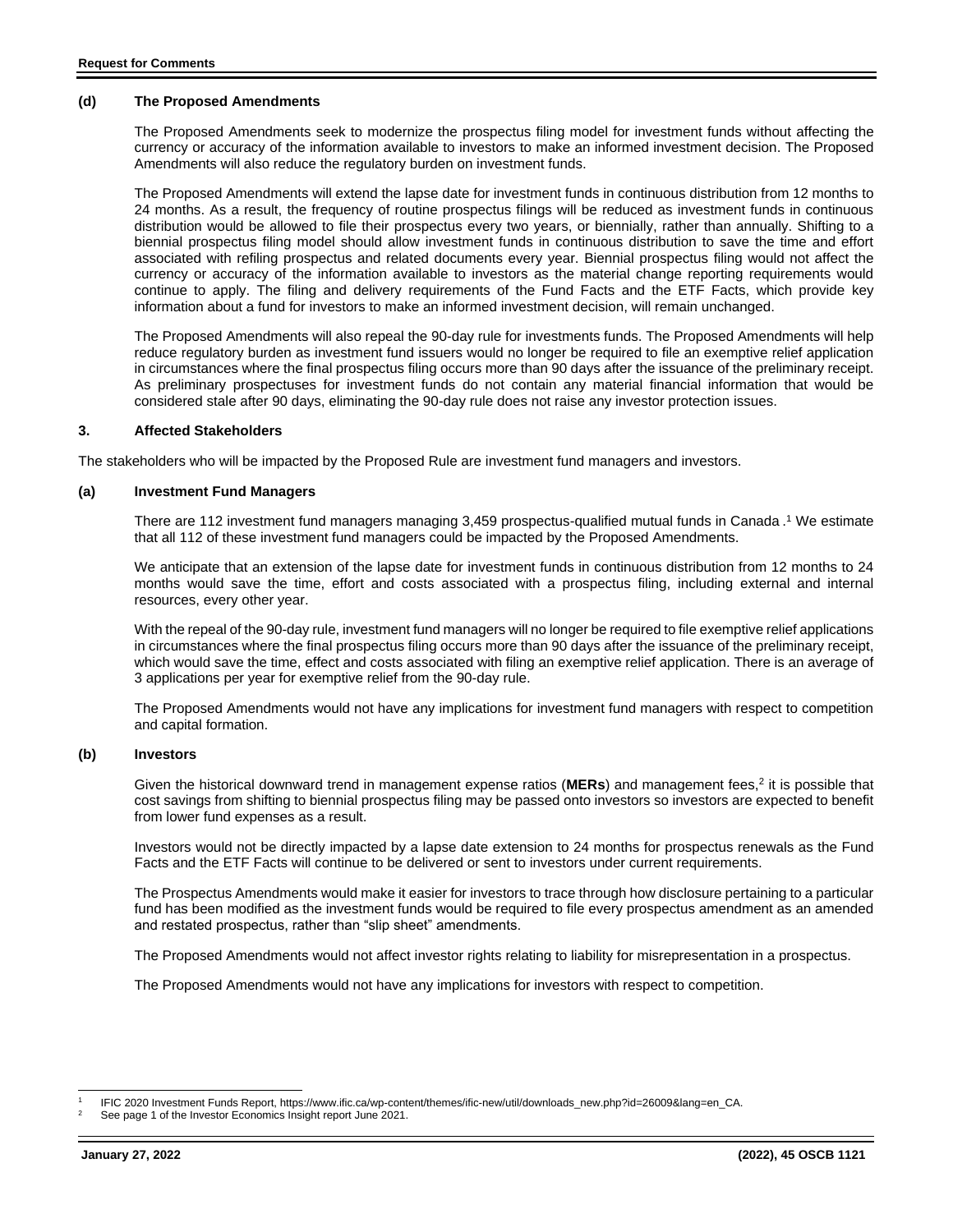# **4. Qualitative and Quantitative Analysis of the Anticipated Costs and Benefits of the Proposed Amendments**

#### **(a) Benefits of the Proposed Amendments**

#### **(i) Investment Fund Managers**

The shift to a biennial prospectus filing model under the Proposed Amendments will benefit investment funds by reducing the unnecessary regulatory burden of filing a prospectus annually. We estimate that extending the lapse date from 12 months to 24 months will result in cost savings of \$15,792,030 annually across all CSA jurisdictions.<sup>3</sup>

The Proposed Amendments will benefit investment funds by reducing the unnecessary regulatory burden of filing exemptive relief applications in circumstances where the final prospectus filing occurs more than 90 days after the issuance of the preliminary receipt. We estimate that the repeal of the 90-day rule will result in cost savings of \$15,201 annually across all CSA jurisdictions.<sup>4</sup>

#### **(ii) Investors**

It is possible that investors may benefit from lower fund expenses as a result of shifting to biennial prospectus filing. However, we do not have sufficient cost information, such as the allocation of prospectus filing costs to each fund in a prospectus, to provide an estimate of the cost savings for investors.

#### **(b) Costs of the Proposed Amendments**

#### **(i) Investment Fund Managers**

We do not expect investment fund managers will incur any material incremental costs to comply with the Proposed Amendments.

#### • *Filing Fees*

We do not anticipate any negative impact to filing fees for investment funds as a result of the Proposed Amendments. Local fee rules will be changed such that current filing fees for prospectuses for investment funds in continuous distribution will instead be replaced with filing fees for Fund Facts and ETF Facts.

Concurrent with the adoption of the Proposed Amendments, Ontario Securities Commission Rule 13-502 *Fees* (**OSC Rule 13-502**) will be amended such that conventional mutual funds will pay an activity fee on the filing of a preliminary or pro forma Fund Facts or a preliminary or pro forma ETF Facts, as applicable, instead of an activity fee on the filing of a preliminary or pro forma prospectus. While the documents to which an activity fee is applicable will change, there will not be any changes to the frequency of the activity fees payable by conventional mutual funds and ETFs in OSC Rule 13-502. Also, while there will not be any changes to the amount of the activity fees payable by a conventional mutual fund, the amount activity fees payable by an ETF decreases from \$650 for each ETF in a prospectus to \$400 for each ETF in a prospectus, which is the same activity fee payable by a conventional mutual fund.

# • *IT Systems, Policies and Procedures Costs*

We do not anticipate that investment fund managers will need to change their IT systems to comply with the Proposed Amendments. Investment Fund Managers may incur minimal one-time costs associated with updating their policies and procedures to comply with the Proposed Amendments but there should not be any incremental

Audit costs – We estimate an average of \$115,000 of audit costs per prospectus filing.

Translation costs – We estimate an average of \$30,000 of translation costs per prospectus filing.

Legal costs - Assuming 3 hours of legal work by senior legal counsel at \$89/hour, we estimate legal costs for preparing and filing such an application to be \$267. Filing fees – The filing fee for an exemptive relief application is \$4,800.

<sup>3</sup> Estimated \$15,792,030 cost savings per year = 207 pro forma filings per year x (\$7,580 legal costs + \$115,000 audit costs + \$30,000 translation costs) ÷ 2 years. Hourly rates are based on information found in published fee surveys and compensation guides subject to certain adjustments (e.g., application of local market adjustments).

Average number of pro forma filings per year - The average number of pro forma annual simplified prospectus filings between 2016 and 2020 is 157. The average number of pro forma annual long form filings between 2016 and 2020 is 50. The average number of pro forma prospectus filings is 207 pro forma filings per year.

Legal costs – Assuming 40 hours of legal work by senior legal counsel at \$89/hour and 60 hours of legal work by junior legal counsel at \$67/hour, we estimate legal costs for preparing and filing a prospectus to be \$7,580.

Estimated \$15,201 cost savings per year = 3 applications per year x (\$267 legal costs + \$4,800 filing fees)

Average number of exemptive relief applications per year - Between 2016 and 2020, there were 17 applications for relief from the 90-day deadline in s. 2.1(2) of NI 81-101 and 1 application for the same relief from s. 2.3(1) in NI 41-101. The average number of applications per year for relief from the 90-day rule is 3 applications per year.